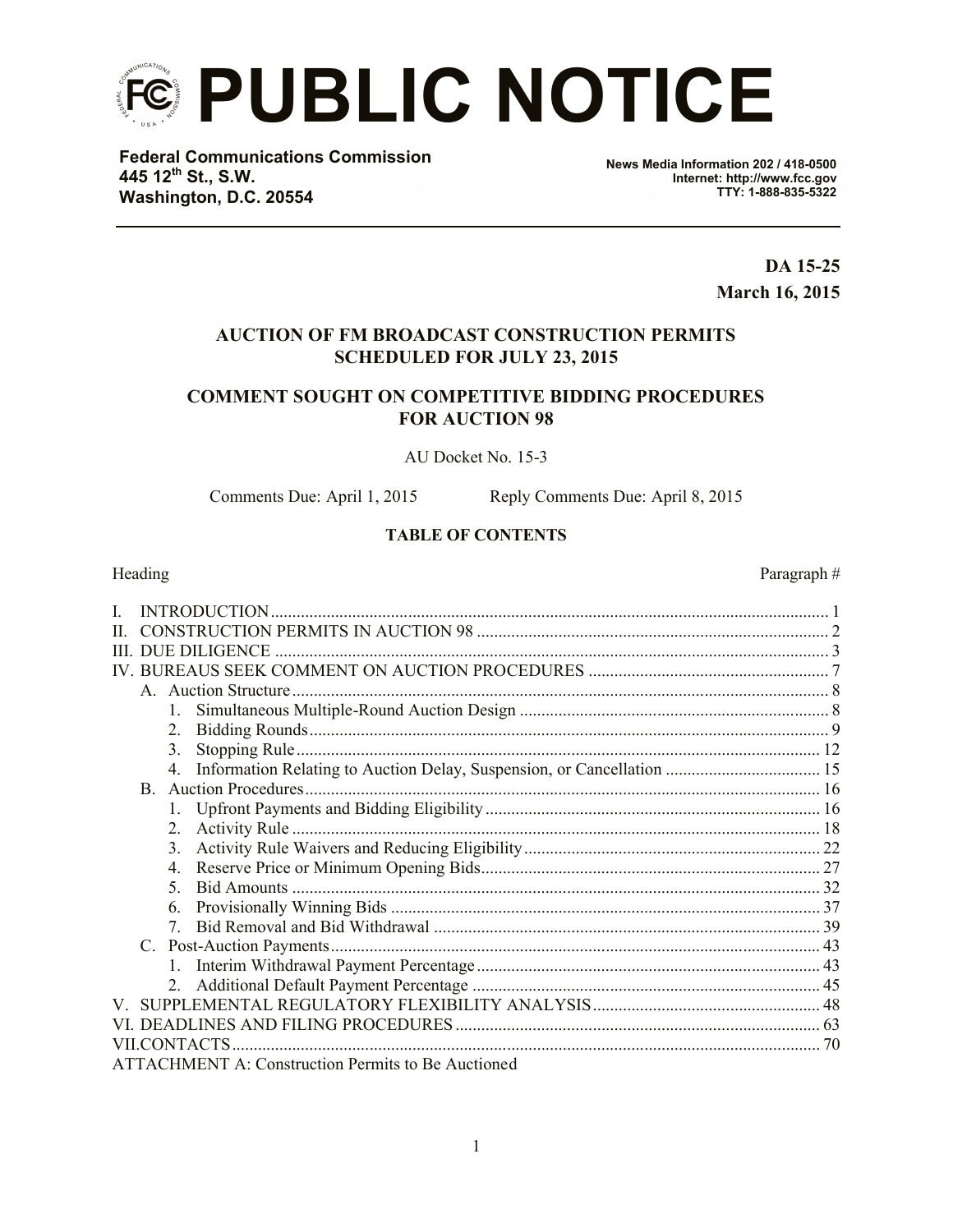# **I. INTRODUCTION**

1. By this Public Notice, the Wireless Telecommunications and Media Bureaus (the Bureaus) announce an auction of certain FM broadcast construction permits and seek comment on the procedures to be used for this auction. This auction is scheduled to commence on July 23, 2015, and is designated as Auction 98.

# **II. CONSTRUCTION PERMITS IN AUCTION 98**

2. As discussed in greater detail below, Auction 98 will offer 131 construction permits in the FM broadcast service.<sup>1</sup> The construction permits to be auctioned are for 113 new FM allotments, including 18 construction permits that were offered but not sold or were defaulted upon in prior auctions.<sup>2</sup> Attachment A lists the specific vacant FM allotments for which the Federal Communications Commission (FCC or Commission) will offer construction permits, along with the reference coordinates for each vacant FM allotment.<sup>3</sup> These comprise FM channels added to the Table of FM Allotments, 47 C.F.R. § 73.202(b), pursuant to the Commission's established rulemaking procedures, and designated for use in the indicated communities. Under the policies established in the *Broadcast First Report and Order*, an applicant may apply for any vacant FM allotment listed in Attachment  $A<sup>4</sup>$ . If two or more short-form applications (FCC Form 175) specify the same FM allotment, they will be considered mutually exclusive, and the construction permit for that FM allotment will be awarded by competitive bidding procedures.<sup>5</sup>

### **III. DUE DILIGENCE**

l

3. Each potential bidder is solely responsible for investigating and evaluating all technical and marketplace factors that may have a bearing on the value of the construction permits for broadcast facilities that it is seeking in this auction. Each bidder is responsible for assuring that, if it wins a construction permit, it will be able to build and operate facilities in accordance with the Commission's rules. **The FCC makes no representations or warranties about the use of this spectrum for particular services. Each applicant should be aware that an FCC auction represents an opportunity to become an FCC permittee in the broadcast service, subject to certain conditions and** 

4 *See Broadcast First Report and Order*, 13 FCC Rcd at 15974-15975 ¶¶ 141-42.

<sup>&</sup>lt;sup>1</sup> See Implementation of Section 309(j) of the Communications Act – Competitive Bidding for Commercial Broadcast and Instructional Television Fixed Service Licenses, MM Docket No. 97-234, *First Report and Order*, FCC 98-194, 13 FCC Rcd 15920, 15923-24 ¶¶ 7-9, 15961 ¶ 112 (1998) ("*Broadcast First Report and Order*"), *on recon., Memorandum Opinion and Order*, FCC 99-74, 14 FCC Rcd 8724 (1999), *on further recon., Memorandum Opinion and Order*, FCC 99-201, 14 FCC Rcd 12541 (1999), *aff'd*, *Orion Communications Ltd. v. FCC*, 221 F.3d 196, No. 98-1424 (D.C. Cir. June 13, 2000) (unpublished opinion available at 2000 WL 816046), *aff'd, Orion Communications Ltd. v. FCC*, 213 F.3d 761 (D.C. Cir. 2000).

<sup>&</sup>lt;sup>2</sup> Attachment A to this Public Notice identifies those previously-offered permits and the auctions in which they were offered.

<sup>&</sup>lt;sup>3</sup> In the *Broadcast First Report and Order*, the Commission gave each applicant in the FM service the opportunity to submit a set of preferred site coordinates as an alternative to the reference coordinates for the vacant FM allotment upon which the applicant intends to bid. A future Public Notice announcing the procedures for Auction 98 will provide guidelines for completing FCC Form 175 and exhibits, including detailed instructions for specifying preferred site coordinates. *See Broadcast First Report and Order*, 13 FCC Rcd at 15974-75 ¶ 142 & nn.152-53.

<sup>5</sup> When two or more short-form applications (FCC Forms 175) are submitted for a construction permit for the same allotment in Auction 98, mutual exclusivity exists for auction purposes. *See Broadcast First Report and Order*, 13 FCC Rcd at 15974 ¶ 142, 15978-80 ¶¶ 149-53. Once mutual exclusivity exists for auction purposes, even if only one applicant is qualified to bid for a particular construction permit in Auction 98, that applicant is required to submit a bid in order to obtain the construction permit. Any applicant that submits a short-form application, but fails to timely submit an upfront payment, will retain its status as an applicant in Auction 98 and will remain subject to the rules prohibiting certain communications but, having purchased no bidding eligibility, will not be eligible to bid. An applicant that fails to become a qualified bidder for any other reason also will retain its status as an Auction 98 applicant and will remain subject to the rules prohibiting certain communications.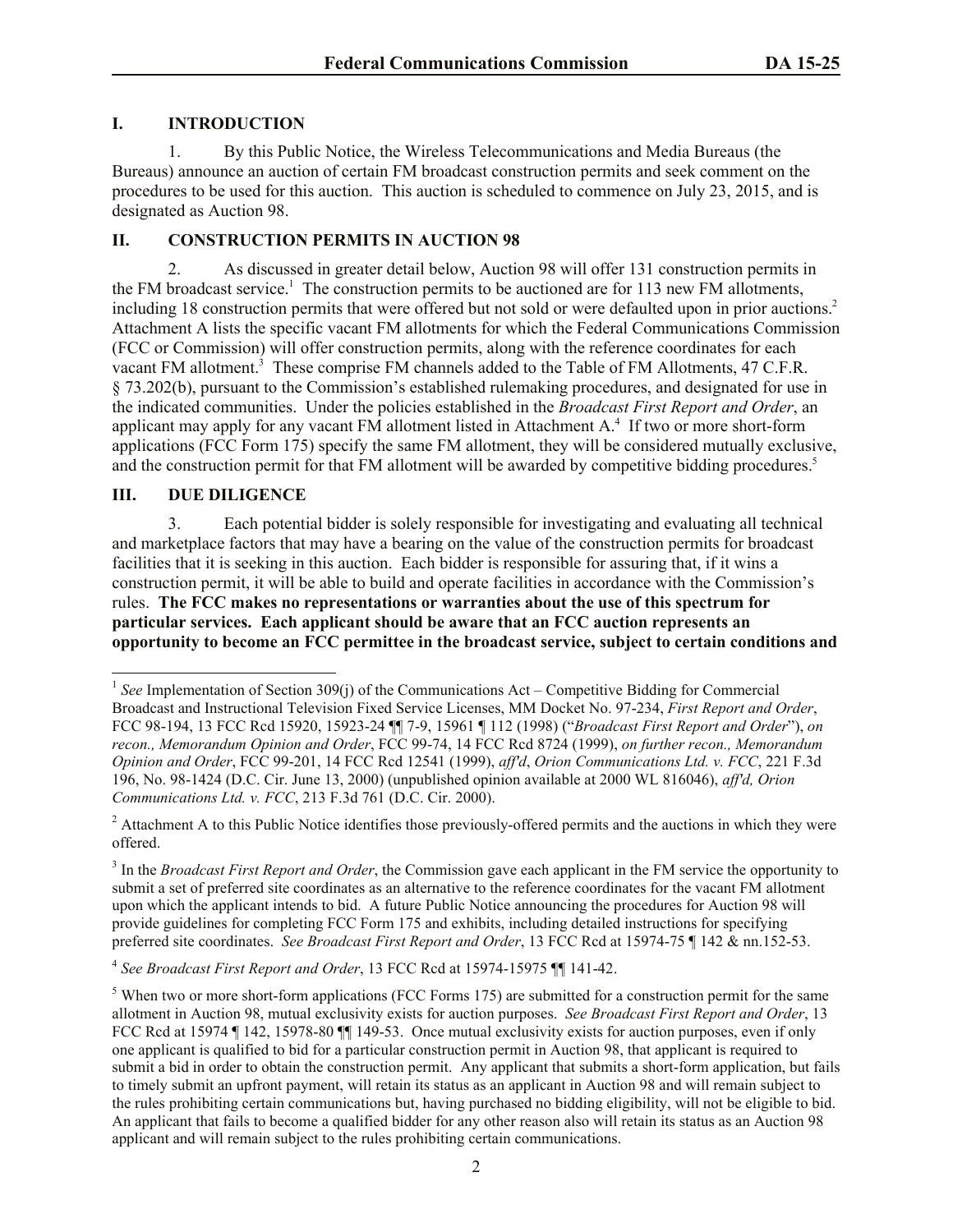**regulations. These conditions include, but are not limited to, the condition that FCC licenses and other authorizations (whether awarded through competitive bidding or otherwise) are subject to the authority of the FCC, under the Communications Act of 1934, as amended, to modification through rulemaking and adjudicative proceedings. An FCC auction does not constitute an endorsement by the FCC of any particular service, technology, or product, nor does an FCC construction permit or license constitute a guarantee of business success.**

4. An applicant should perform its due diligence research and analysis before proceeding, as it would with any new business venture. In particular, the Bureaus strongly encourage each potential bidder to review all underlying Commission orders, such as the specific *Report and Order* amending the FM Table of Allotments and allotting the FM channel(s) on which it plans to bid.<sup>6</sup> A *Report and Order* adopted in an FM allotment rulemaking proceeding may include anomalies such as site restrictions or expense reimbursement requirements.<sup>7</sup> Additionally, each potential bidder should perform technical analyses and/or refresh any previous analyses to assure itself that, should it become a winning bidder for any Auction 98 construction permit, it will be able to build and operate facilities that will fully comply with all applicable technical and legal requirements. The Bureaus strongly encourage each applicant to inspect any prospective transmitter sites located in, or near, the service area for which it plans to bid; confirm the availability of such sites; and familiarize itself with the Commission's rules regarding the National Environmental Policy Act.<sup>8</sup>

5. The Bureaus strongly encourage each applicant to conduct its own research prior to Auction 98 in order to determine the existence of pending administrative or judicial proceedings, including pending allocation rulemaking proceedings, that might affect its decisions regarding participation in the auction.

6. The Bureaus strongly encourage participants in Auction 98 to continue such research throughout the auction. The due diligence considerations mentioned in this Public Notice do not comprise an exhaustive list of steps that should be undertaken prior to participating in this auction. As always, the burden is on the potential bidder to determine how much research to undertake, depending upon the specific facts and circumstances related to its interests.

# **IV. BUREAUS SEEK COMMENT ON AUCTION PROCEDURES**

7. Consistent with the provisions of section  $309(i)(3)(E)(i)$  of the Communications Act of 1934, as amended, and to ensure that potential bidders have adequate time to familiarize themselves with the specific rules that will govern the day-to-day conduct of an auction, the Commission directed the Bureaus, under delegated authority, to seek comment on a variety of auction-specific procedures prior to the start of each auction.<sup>9</sup> We therefore seek comment on the following issues relating to the conduct of Auction 98.

<sup>6</sup> *See* 47 C.F.R. § 73.202.

<sup>7</sup> *See*, *e.g.*, Charlotte Amalie, Frederiksted, and Christiansted, [U.S.] Virgin Islands, *Report and Order*, DA 03-4120, 19 FCC Rcd 30 (MB 2004); Cheyenne, Wyoming and Gering, Nebraska, *Report and Order*, DA 00-865, 15 FCC Rcd 7528 (MMB 2000); Circleville, Ohio, *Second Report and Order*, FCC 67-578, 8 FCC 2d 159 (1967).

<sup>8</sup> 47 C.F.R. §§ 1.1301-1.1319.

<sup>&</sup>lt;sup>9</sup> 47 U.S.C. § 309(j)(3)(E)(i). *See* Amendment of Part 1 of the Commission's Rules – Competitive Bidding Procedures, WT Docket No. 97-82, *Third Report and Order and Second Further Notice of Proposed Rule Making*, FCC 97-413, 13 FCC Rcd 374, 447-49 ¶¶ 124-25 (1997) ("*Part 1 Third Report and Order*") (directing WTB to seek comment on specific mechanisms related to day-to-day auction conduct including, for example, the structure of bidding rounds and stages, establishment of minimum opening bids or reserve prices, minimum acceptable bids, initial maximum eligibility for each bidder, activity requirements for each stage of the auction, activity rule waivers, criteria for determining reductions in eligibility, information regarding bid withdrawal and bid removal, stopping rules, and information relating to auction delay, suspension or cancellation); *see also Broadcast First Report and Order*, 13 FCC Rcd at 15967-15968 ¶¶ 127-28 (consistent with the Part 1 rules, the Commission also delegated authority to the Media Bureau to seek comment and establish an appropriate auction design methodology prior to the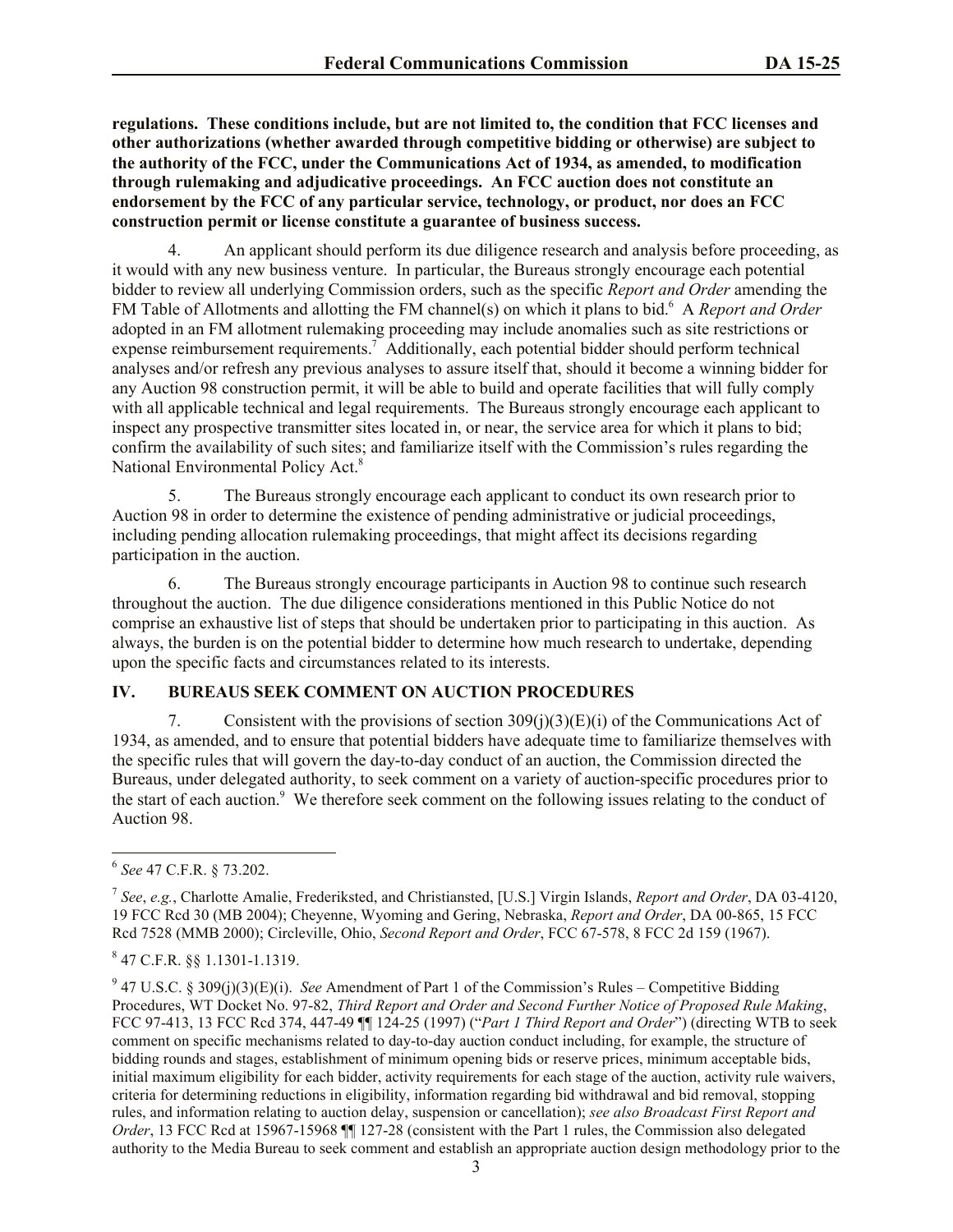# **A. Auction Structure**

## **1. Simultaneous Multiple-Round Auction Design**

8. The Bureaus propose to auction all construction permits included in Auction 98 using the Commission's standard simultaneous multiple-round auction format.<sup>10</sup> As described further below, this type of auction offers every construction permit for bid at the same time and consists of successive bidding rounds in which eligible bidders may place bids on individual construction permits. Typically, bidding remains open on all construction permits until bidding stops on every construction permit. The Bureaus seek comment on this proposal.

# **2. Bidding Rounds**

9. Auction 98 will consist of sequential bidding rounds, each followed by the release of round results. The initial bidding schedule will be announced in a public notice to be released at least one week before the start of the auction. Details on viewing round results, including the location and format of downloadable round results files, will be included in the same public notice.

10. The Commission will conduct Auction 98 over the Internet using the Commission's Integrated Spectrum Auction System (FCC Auction System). Bidders will also have the option of placing bids by telephone through a dedicated Auction Bidder Line. The toll-free telephone number for the Auction Bidder Line will be provided to qualified bidders prior to the start of the auction.

11. The Bureaus propose to retain the discretion to change the bidding schedule in order to foster an auction pace that reasonably balances speed with the bidders' need to study round results and adjust their bidding strategies. Under this proposal, the Bureaus may change the amount of time for the bidding rounds, the amount of time between rounds, or the number of rounds per day, depending upon bidding activity and other factors. The Bureaus seek comment on this proposal. Commenters on this issue should address the role of the bidding schedule in managing the pace of the auction, specifically discussing the tradeoffs in managing auction pace by bidding schedule changes, by changing the activity requirements or bid amount parameters, or by using other means.

# **3. Stopping Rule**

12. The Bureaus have discretion to establish stopping rules before or during multiple round auctions in order to complete the auction within a reasonable time.<sup>11</sup> For Auction 98, the Bureaus propose to employ a simultaneous stopping rule approach, which means all construction permits remain available for bidding until bidding stops on every construction permit. Specifically, bidding will close on all construction permits after the first round in which no bidder submits any new bid, applies a proactive waiver, or withdraws any provisionally winning bid (if bid withdrawals are permitted in this auction).<sup>12</sup> Thus, unless the Bureaus announce alternative procedures, the simultaneous stopping rule will be used in this auction, and bidding will remain open on all construction permits until bidding stops on every construction permit. Consequently, it is not possible to determine in advance how long the bidding in this auction will last.

start of each broadcast auction). *See generally* 47 C.F.R. § 0.131; Amendment of Part 1 of the Commission's Rules – Competitive Bidding Proceeding, WT Docket No. 97-82, *Order, Memorandum Opinion and Order and Notice of Proposed Rule Making*, FCC 97-60, 12 FCC Rcd 5686, 5697-98 ¶ 16 (1997) ("*Part 1 Order*").

<sup>&</sup>lt;sup>10</sup> *See* Implementation of Section 309(j) of the Communications Act – Competitive Bidding, PP Docket No. 93-253, *Second Report and Order*, FCC 94-61, 9 FCC Rcd 2348, 2360-75 ¶¶ 68-159 (1994) ("*Second Report and Order*") for a general discussion of competitive bidding design.

 $11$  47 C.F.R. § 1.2104(e).

<sup>&</sup>lt;sup>12</sup> Provisionally winning bids are bids that would become final winning bids if the auction were to close in that given round. They are discussed in Section IV.B.6. "Provisionally Winning Bids." Proactive waivers are described in Section IV.B.3. "Activity Rule Waivers and Reducing Eligibility," and bid withdrawals are described in Section IV.B.7. "Bid Removal and Bid Withdrawal," below.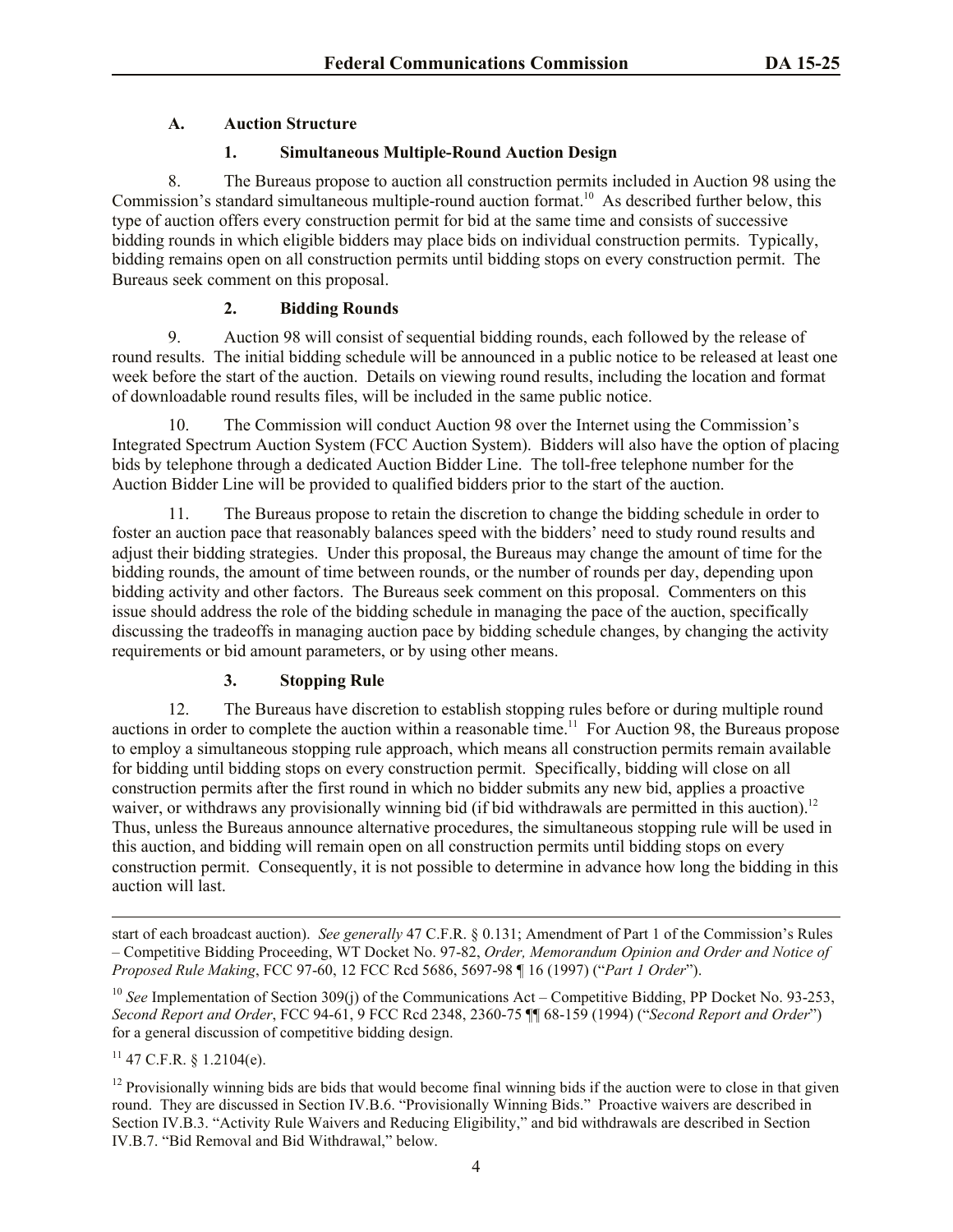13. Further, the Bureaus propose to retain the discretion to exercise any of the following options during Auction 98:

a) Use a modified version of the simultaneous stopping rule that would close the auction for all construction permits after the first round in which no bidder applies a waiver, withdraws a provisionally winning bid (if withdrawals are permitted in this auction), or places any new bid on a construction permit for which it is not the provisionally winning bidder. Thus, absent any other bidding activity, a bidder placing a new bid on a construction permit for which it is the provisionally winning bidder would not keep the auction open under this modified stopping rule.

b) Use a modified version of the simultaneous stopping rule that would close the auction for all construction permits after the first round in which no bidder applies a waiver, withdraws a provisionally winning bid (if withdrawals are permitted in this auction), or places any new bid on a construction permit that is not FCC held. Thus, absent any other bidding activity, a bidder placing a new bid on a construction permit that does not already have a provisionally winning bid (an "FCC-held" construction permit) would not keep the auction open under this modified stopping rule.

c) Use a modified version of the simultaneous stopping rule that combines (a) and (b) above.

d) Declare the auction will end after a specified number of additional rounds ("special stopping rule"). If the Bureaus invoke this special stopping rule, they will accept bids in the specified final round(s), after which the auction will close.

e) Keep the auction open even if no bidder places any new bid, applies a waiver, or withdraws any provisionally winning bid (if withdrawals are permitted in this auction). In this event, the effect will be the same as if a bidder had applied a waiver. The activity rule will apply as usual, and a bidder with insufficient activity will either lose bidding eligibility or use a waiver.

14. The Bureaus propose to exercise these options only in certain circumstances, for example, where the auction is proceeding unusually slowly or quickly, there is minimal overall bidding activity, or it appears likely that the auction will not close within a reasonable period of time or will close prematurely. Before exercising these options, the Bureaus are likely to attempt to change the pace of the auction. For example, the Bureaus may adjust the pace of bidding by changing the number of bidding rounds per day and/or the minimum acceptable bids. The Bureaus propose to retain the discretion to exercise any of these options with or without prior announcement during the auction. The Bureaus seek comment on these proposals.

# **4. Information Relating to Auction Delay, Suspension, or Cancellation**

15. For Auction 98, the Bureaus propose that the Bureaus may delay, suspend, or cancel the auction in the event of a natural disaster, technical obstacle, administrative or weather necessity, evidence of an auction security breach or unlawful bidding activity, or for any other reason that affects the fair and efficient conduct of competitive bidding.<sup>13</sup> We will notify participants of any such delay, suspension or cancellation by public notice and/or through the FCC Auction System's announcement function. If the auction is delayed or suspended, we may, in our sole discretion, elect to resume the auction starting from the beginning of the current round or from some previous round, or cancel the auction in its entirety. Network interruption may cause the Bureaus to delay or suspend the auction. The Bureaus emphasize that they will exercise this authority solely at their discretion, and not as a substitute for situations in which bidders may wish to apply activity rule waivers. The Bureaus seek comment on this proposal.

 $13$  47 C.F.R. § 1.2104(i).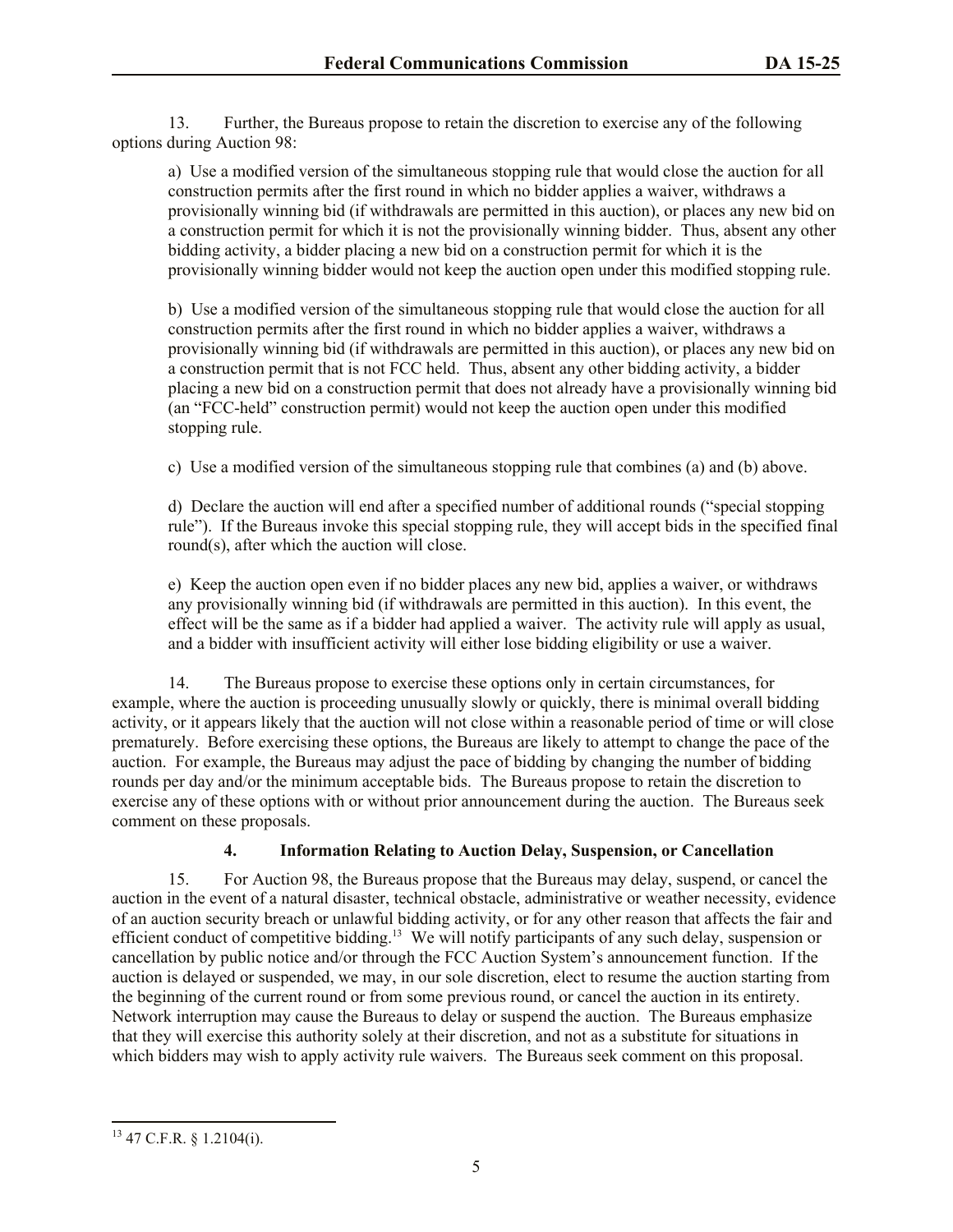# **B. Auction Procedures**

# **1. Upfront Payments and Bidding Eligibility**

16. The Bureaus have delegated authority and discretion to determine an appropriate upfront payment for each construction permit being auctioned, taking into account such factors as the efficiency of the auction process and the potential value of similar construction permits.<sup>14</sup> As described further below, the upfront payment is a refundable deposit made by each bidder to establish eligibility to bid on construction permits. Upfront payments that are related to the specific construction permits being auctioned protect against frivolous or insincere bidding and provide the Commission with a source of funds from which to collect payments owed at the close of the auction.<sup>15</sup> With these considerations in mind, the Bureaus propose the upfront payments set forth in Attachment A to this Public Notice. The Bureaus seek comment on the upfront payments specified in Attachment A.

17. The Bureaus further propose that the amount of the upfront payment submitted by a bidder will determine its initial bidding eligibility in bidding units. The Bureaus propose to assign each construction permit a specific number of bidding units, equal to one bidding unit per dollar of the upfront payment listed in Attachment A. The number of bidding units for a given construction permit is fixed and does not change during the auction as prices change. A bidder may place bids on multiple construction permits, provided that the total number of bidding units associated with those construction permits does not exceed the bidder's current eligibility. A bidder cannot increase its eligibility during the auction; it can only maintain its eligibility or decrease its eligibility. Thus, in calculating its upfront payment amount and hence its initial bidding eligibility, an applicant must determine the maximum number of bidding units on which it may wish to bid (or hold provisionally winning bids) in any single round, and submit an upfront payment amount covering that total number of bidding units. The Bureaus request comment on these proposals.

| <b>Example: Upfront Payments, Bidding Eligibility, and Bidding Flexibility</b> |                    |                      |                        |
|--------------------------------------------------------------------------------|--------------------|----------------------|------------------------|
| <b>Construction</b><br><b>Permit</b>                                           | <b>Market Name</b> | <b>Bidding Units</b> | <b>Upfront Payment</b> |
| MM-FM979-A                                                                     | Hermitage, AR      | 1,500                | \$1,500                |
| $MM-FM1002-A$                                                                  | Hornbeck, LA       | 2,500                | \$2,500                |

If a bidder wishes to bid on both construction permits in a round, it must have selected both on its FCC Form 175 and purchased at least 4,000 bidding units  $(1,500 + 2,500)$  of bidding eligibility. If it only wishes to bid on one, but not both, purchasing 2,500 bidding units would meet the eligibility requirement for either construction permit. The bidder would be able to bid on either construction permit, but not both at the same time. If the bidder purchased only 1,500 bidding units, the bidder would have enough eligibility for the Hermitage, AR construction permit but not for the Hornbeck, LA construction permit.

# **2. Activity Rule**

18. In order to ensure that the auction closes within a reasonable period of time, an activity rule requires bidders to bid actively throughout the auction, rather than wait until late in the auction before participating. A bidder's activity in a round will be the sum of the bidding units associated with any construction permits upon which it places bids during the current round and the bidding units associated

l <sup>14</sup> *See Part 1 Order,* 12 FCC Rcd at 5697-98 ¶ 16; *see also Part 1 Third Report and Order*, 13 FCC Rcd at 425 ¶ 86; *Second Report and Order*, 9 FCC Rcd at 2377-79 ¶¶ 169-75.

<sup>15</sup> *See Second Report and Order*, 9 FCC Rcd at 2377-79 ¶¶ 169-76.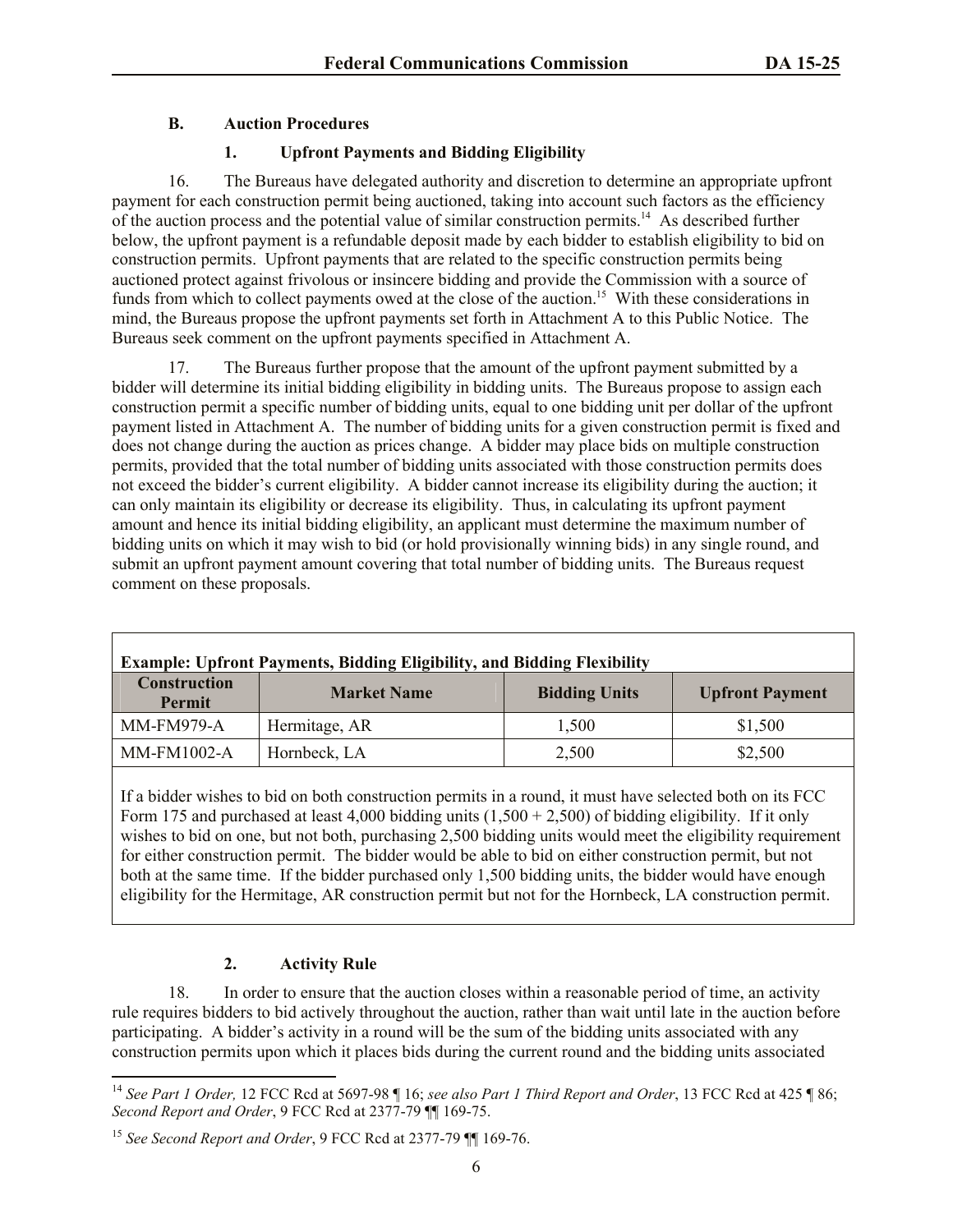with any construction permits for which it holds provisionally winning bids. Bidders are required to be active on a specific percentage of their current bidding eligibility during each round of the auction. Failure to maintain the requisite activity level will result in the use of an activity rule waiver, if any remain, or a reduction in the bidder's eligibility for the next round of bidding, possibly curtailing or eliminating the bidder's ability to place additional bids in the auction.<sup>16</sup>

19. The Bureaus propose to divide the auction into at least two stages, each characterized by a different activity requirement.<sup>17</sup> The auction will start in Stage One. The Bureaus propose to advance the auction to the next stage by announcement during the auction. In exercising this discretion, the Bureaus will consider a variety of measures of auction activity, including but not limited to, the percentage of bidding units associated with construction permits on which there are new bids, $18$  the number of new bids, and the increase in revenue. The Bureaus seek comment on these proposals.

20. The Bureaus propose the following activity requirements, while noting again that the Bureaus retain the discretion to change stages unilaterally by announcement during the auction:

**Stage One:** In each round of the first stage of the auction, a bidder desiring to maintain its current bidding eligibility is required to be active on bidding units associated with construction permits representing at least 80 percent of its current bidding eligibility. Failure to maintain the required activity level will result in the use of an activity rule waiver or a reduction in the bidder's bidding eligibility for the next round of bidding. During Stage One, a bidder's reduced eligibility for the next round will be calculated by multiplying the bidder's current round activity by fivefourths  $(5/4)$ .

**Stage Two:** In each round of the second stage, a bidder desiring to maintain its current bidding eligibility is required to be active on 95 percent of its current bidding eligibility. Failure to maintain the required activity level will result in the use of an activity rule waiver or a reduction in the bidder's bidding eligibility for the next round of bidding. During Stage Two, a bidder's reduced eligibility for the next round will be calculated by multiplying the bidder's current round activity by twenty-nineteenths (20/19).

21. The Bureaus seek comment on these activity requirements. Under this proposal, the Bureaus will retain the discretion to change the activity requirements during the auction. For example, the Bureaus could decide to add an additional stage with a higher activity requirement, not to transition to Stage Two if the Bureaus believe the auction is progressing satisfactorily under the Stage One activity requirement, or to transition to Stage Two with an activity requirement that is higher or lower than the 95 percent proposed herein.<sup>19</sup> If the Bureaus exercise this discretion, they will alert bidders by announcement in the FCC Auction System.

 $\overline{\phantom{a}}$ <sup>16</sup> *See* Section IV.B.3. "Activity Rule Waivers and Reducing Eligibility," below.

<sup>17</sup> *See* 47 C.F.R. § 1.2104(f).

<sup>&</sup>lt;sup>18</sup> For example, when monitoring activity for determining when to change stages, the Bureaus may consider the percentage of bidding units of the construction permits receiving new provisionally winning bids, excluding any FCC-held permits. In past auctions, the Bureaus have generally—but not always—changed stages when this measure was approximately twenty percent or below for three consecutive rounds of bidding.

<sup>&</sup>lt;sup>19</sup> If the Bureaus implement stages with activity requirements other than the ones listed above, a bidder's reduced eligibility for the next round will be calculated by multiplying the bidder's current round activity by the reciprocal of the activity requirement. For example, with a 98 percent activity requirement, the bidder's current round activity would be multiplied by 50/49; with a 100 percent activity requirement, the bidder's current round activity would become its bidding eligibility (current round activity would be multiplied by 1/1).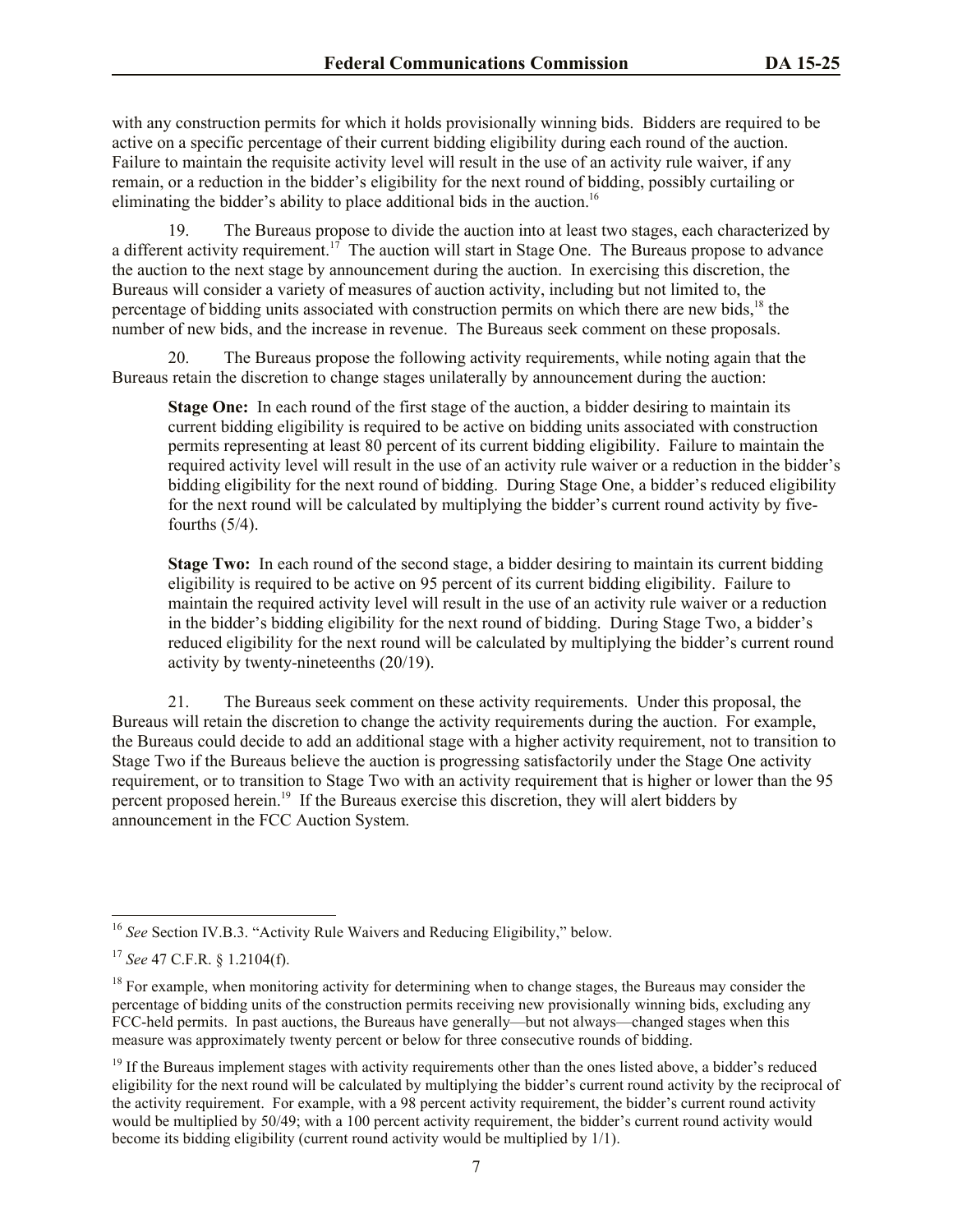# **3. Activity Rule Waivers and Reducing Eligibility**

22. When a bidder's activity in the current round is below the required minimum level, it may preserve its current eligibility through an activity rule waiver. An activity rule waiver applies to an entire round of bidding, not to a particular construction permit. Activity rule waivers can be either proactive or automatic. Activity rule waivers are principally a mechanism for a bidder to avoid the loss of bidding eligibility in the event that exigent circumstances prevent it from bidding in a particular round.

The FCC Auction System assumes that a bidder that does not meet the activity requirement would prefer to use an activity rule waiver (if available) rather than lose bidding eligibility. Therefore, the system will automatically apply a waiver at the end of any bidding round in which a bidder's activity is below the minimum required unless (1) the bidder has no activity rule waiver remaining; or (2) the bidder overrides the automatic application of a waiver by reducing eligibility, thereby meeting the activity requirement. If a bidder has no waiver remaining and does not satisfy the activity requirement, the bidder's current eligibility will be permanently reduced, possibly curtailing or eliminating the ability to place additional bids in the auction.

24. A bidder with insufficient activity may wish to reduce its bidding eligibility rather than use an activity rule waiver. If so, the bidder must affirmatively override the automatic waiver mechanism during the bidding round by using the "reduce eligibility" function in the FCC Auction System. In this case, the bidder's eligibility is permanently reduced to bring it into compliance with the activity rule described above. Reducing eligibility is an irreversible action; once eligibility has been reduced, a bidder will not be permitted to regain its lost bidding eligibility, even if the round has not yet closed.

Under the proposed simultaneous stopping rule, a bidder may apply an activity rule waiver proactively as a means to keep the auction open without placing a bid. If a bidder proactively applies an activity rule waiver (using the "apply waiver" function in the FCC Auction System) during a bidding round in which no bids are placed or withdrawn (if bid withdrawals are permitted in this auction), the auction will remain open and the bidder's eligibility will be preserved. An automatic waiver applied by the FCC Auction System in a round in which there are no new bids, withdrawals (if bid withdrawals are permitted in this auction), or proactive waivers will not keep the auction open. A bidder cannot apply a proactive waiver after bidding in a round, and applying a proactive waiver will preclude it from placing any bids in that round.<sup>20</sup> Applying a waiver is irreversible; once a proactive waiver is submitted, it cannot be unsubmitted, even if the round has not yet closed.

26. Consistent with recent FCC auctions, the Bureaus propose that each bidder in Auction 98 be provided with three activity rule waivers that may be used as set forth above at the bidder's discretion during the course of the auction.<sup>21</sup> The Bureaus seek comment on this proposal.

# **4. Reserve Price or Minimum Opening Bids**

27. Consistent with the statutory mandate of section  $309(j)$ ,<sup>22</sup> the Commission has directed the Bureaus to seek comment on the use of a minimum opening bid amount and/or reserve price prior to

 $20$  In general, once a bidder places a proactive waiver during a round, the FCC Auction System does not allow the bidder to take any other bidding-related action in that round, including placing bids or withdrawing bids (if bid withdrawals are permitted in this auction).

<sup>21</sup> *See*, *e.g.*, Auction of FM Broadcast Construction Permits Rescheduled for April 23, 2013; Notice and Filing Requirements, Minimum Opening Bids, Upfront Payments, and Other Procedures for Auction 94, AU Docket No. 12-239, *Public Notice*, DA 12-1865, 27 FCC Rcd 14299, 14333 ¶¶ 128-29 (WTB/MB 2012) ("*Auction 94 Procedures Public Notice*"); Auction of FM Broadcast Construction Permits Scheduled for March 27, 2012; Notice and Filing Requirements, Minimum Opening Bids, Upfront Payments, and Other Procedures for Auction 93, AU Docket No. 11-146, *Public Notice*, DA 11-1845, 26 FCC Rcd 15484, 15515 ¶¶ 119-20 (WTB/MB 2011) ("*Auction 93 Procedures Public Notice*"*)*.

<sup>22</sup> 47 U.S.C. § 309(j)(4)(F); *see also* 47 C.F.R. § 1.2104(c), (d).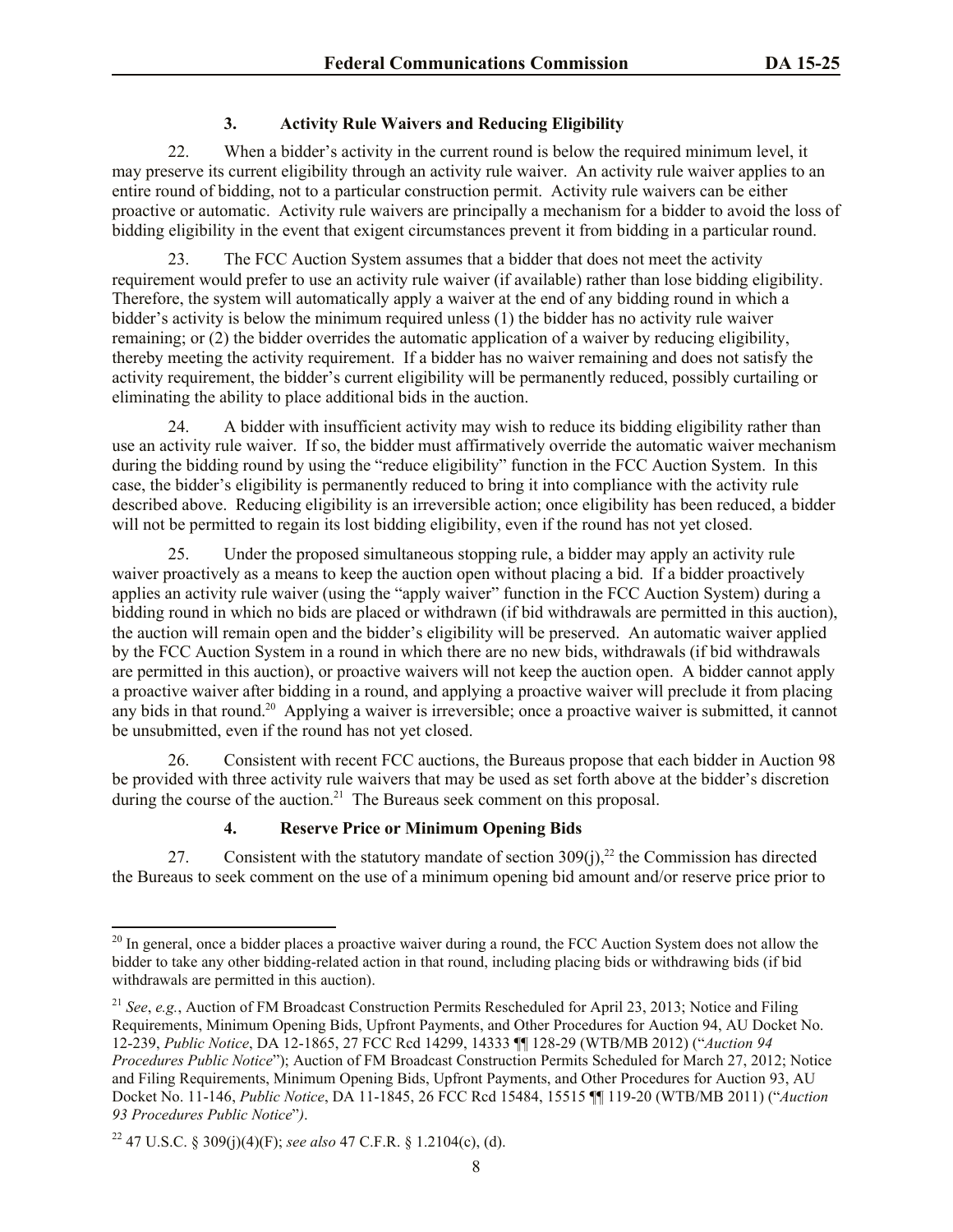the start of each auction. $23$ 

28. Normally, a reserve price is an absolute minimum price below which an item will not be sold in a given auction. A minimum opening bid, on the other hand, is the minimum bid price set at the beginning of the auction below which no bids are accepted. It is generally used to accelerate the competitive bidding process. It is possible for the minimum opening bid and the reserve price to be the same amount.

29. The Bureaus propose to establish minimum opening bid amounts for Auction 98. The Bureaus believe that a minimum opening bid amount, which has been used in other broadcast auctions, is an effective bidding tool for accelerating the competitive bidding process.<sup>24</sup> The Bureaus do not propose to establish separate reserve prices for the construction permits to be offered in Auction 98.

30. For Auction 98, the Bureaus propose minimum opening bid amounts determined by taking into account the type of service and class of facility offered, market size, population covered by the proposed broadcast facility, and recent broadcast transaction data. Attachment A to this Public Notice lists a proposed minimum opening bid amount for each construction permit available in Auction 98. The Bureaus seek comment on the minimum opening bid amounts specified in Attachment A.

31. If commenters believe that these minimum opening bid amounts will result in unsold construction permits, are not reasonable amounts, or should instead operate as reserve prices, they should explain why this is so and comment on the desirability of an alternative approach. The Bureaus ask commenters to support their claims with valuation analyses and suggested amounts or formulas for reserve prices or minimum opening bids. In establishing the minimum opening bid amounts, the Bureaus particularly seek comment on factors that could reasonably have an impact on valuation of the broadcast spectrum, including the type of service and class of facility offered, market size, population covered by the proposed FM broadcast facility and any other relevant factors.

# **5. Bid Amounts**

l

32. The Bureaus propose that, in each round, an eligible bidder will be able to place a bid on a given construction permit in any of up to nine different amounts.<sup>25</sup> Under this proposal, the FCC Auction System interface will list the acceptable bid amounts for each construction permit.<sup>26</sup>

33. The first of the acceptable bid amounts is called the minimum acceptable bid amount. The minimum acceptable bid amount for a construction permit will be equal to its minimum opening bid amount until there is a provisionally winning bid for the construction permit. After there is a provisionally winning bid for a construction permit, the minimum acceptable bid amount will be a certain percentage higher. That is, the FCC will calculate the minimum acceptable bid amount by multiplying the provisionally winning bid amount times one plus the minimum acceptable bid percentage. If, for example, the minimum acceptable bid percentage is 10 percent, the minimum acceptable bid amount will equal (provisionally winning bid amount)  $*(1.10)$ , rounded.<sup>27</sup> If bid withdrawals are permitted in this auction, in the case of a construction permit for which the provisionally winning bid has been withdrawn,

<sup>23</sup> *Broadcast First Report and Order*, 13 FCC Rcd at 15971 ¶ 134; *Part 1 Third Report and Order*, 13 FCC Rcd at 454-56 ¶ 139-41; *see* 47 C.F.R. § 1.2104(c), (d).

<sup>24</sup> *See*, *e.g.*, *Auction 94 Procedures Public Notice*, 27 FCC Rcd at 14335-37 ¶¶ 140-44; *Auction 93 Procedures Public Notice*, 26 FCC Rcd at 15517-19 ¶¶ 131-33.

<sup>25</sup> Bidders must have sufficient eligibility to place a bid on the particular construction permit. *See* Section IV.B.1. "Upfront Payments and Bidding Eligibility," above.

<sup>&</sup>lt;sup>26</sup> In the event of duplicate bid amounts due to rounding, the FCC Auction System will omit the duplicates and will list fewer than nine acceptable bid amounts for the construction permit.

 $27$  Results are rounded using the Commission's standard rounding procedure for auctions: results above \$10,000 are rounded to the nearest \$1,000; results below \$10,000 but above \$1,000 are rounded to the nearest \$100; and results below \$1,000 are rounded to the nearest \$10.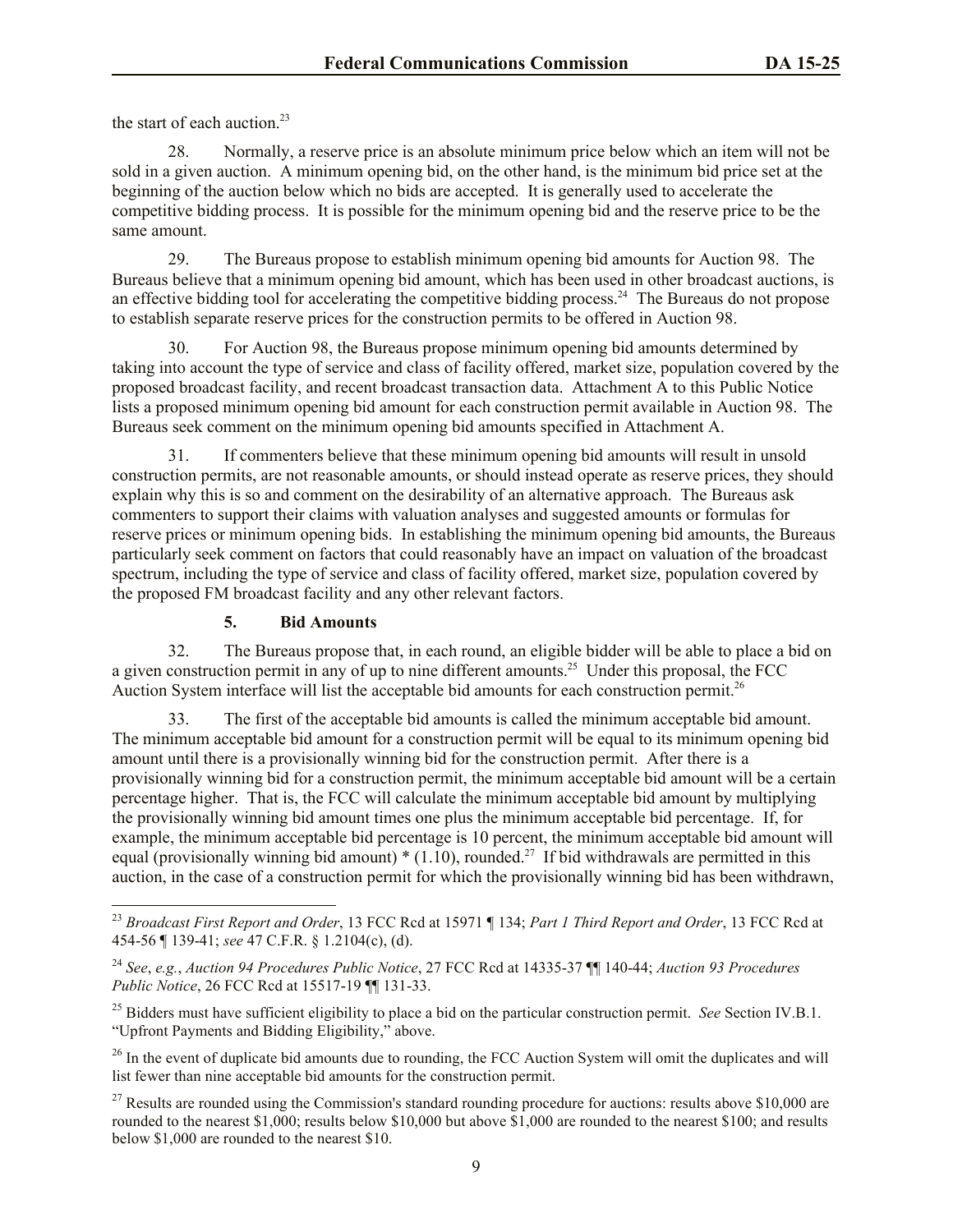the minimum acceptable bid amount will equal the second highest bid received for the construction permit.<sup>28</sup>

34. The FCC will calculate the eight additional bid amounts using the minimum acceptable bid amount and a bid increment percentage, which need not be the same as the percentage used to calculate the minimum acceptable bid amount. The first additional acceptable bid amount equals the minimum acceptable bid amount times one plus the bid increment percentage, rounded. If, for example, the bid increment percentage is 5 percent, the calculation is (minimum acceptable bid amount)  $*(1 +$ 0.05), rounded, or (minimum acceptable bid amount) \* 1.05, rounded; the second additional acceptable bid amount equals the minimum acceptable bid amount times one plus two times the bid increment percentage, rounded, or (minimum acceptable bid amount) \* 1.10, rounded; etc. The Bureaus will round the results using the Commission's standard rounding procedures for auctions.<sup>29</sup>

35. For Auction 98, the Bureaus propose to use a minimum acceptable bid percentage of 10 percent. This means that the minimum acceptable bid amount for a construction permit will be approximately 10 percent greater than the provisionally winning bid amount for the construction permit. To calculate the additional acceptable bid amounts, the Bureaus propose to use a bid increment percentage of 5 percent. The Bureaus seek comment on these proposals.

36. The Bureaus retain the discretion to change the minimum acceptable bid amounts, the minimum acceptable bid percentage, the bid increment percentage, and the number of acceptable bid amounts if the Bureaus determine that circumstances so dictate. Further, the Bureaus retain the discretion to do so on a construction permit-by-construction permit basis. The Bureaus also retain the discretion to limit (a) the amount by which a minimum acceptable bid for a construction permit may increase compared with the corresponding provisionally winning bid, and (b) the amount by which an additional bid amount may increase compared with the immediately preceding acceptable bid amount. For example, the Bureaus could set a \$10,000 limit on increases in minimum acceptable bid amounts over provisionally winning bids. Thus, if calculating a minimum acceptable bid using the minimum acceptable bid percentage results in a minimum acceptable bid amount that is \$12,000 higher than the provisionally winning bid on a construction permit, the minimum acceptable bid amount would instead be capped at \$10,000 above the provisionally winning bid. The Bureaus seek comment on the circumstances under which the Bureaus should employ such a limit, factors the Bureaus should consider when determining the dollar amount of the limit, and the tradeoffs in setting such a limit or changing other parameters, such as changing the minimum acceptable bid percentage, the bid increment percentage, or the number of acceptable bid amounts. If we exercise this discretion, we will alert bidders by announcement in the FCC Auction System during the auction.

# **6. Provisionally Winning Bids**

37. Provisionally winning bids are bids that would become final winning bids if the auction were to close in that given round. At the end of a bidding round, the FCC Auction System determines a provisionally winning bid for each construction permit based on the highest bid amount received. If identical high bid amounts are submitted on a construction permit in any given round (i.e., tied bids), the FCC Auction System will use a random number generator to select a single provisionally winning bid from among the tied bids. (The Auction System assigns a random number to each bid when the bid is entered. The tied bid with the highest random number wins the tiebreaker.) The remaining bidders, as well as the provisionally winning bidder, can submit higher bids in subsequent rounds. However, if the auction were to end with no other bids being placed, the winning bidder would be the one that placed the provisionally winning bid. If the construction permit receives any bids in a subsequent round, the provisionally winning bid again will be determined by the highest bid amount received for the construction permit.

l <sup>28</sup> *See* Section IV.B.7. "Bid Removal and Bid Withdrawal," below.

<sup>29</sup> *See* note 27 (concerning rounding), above.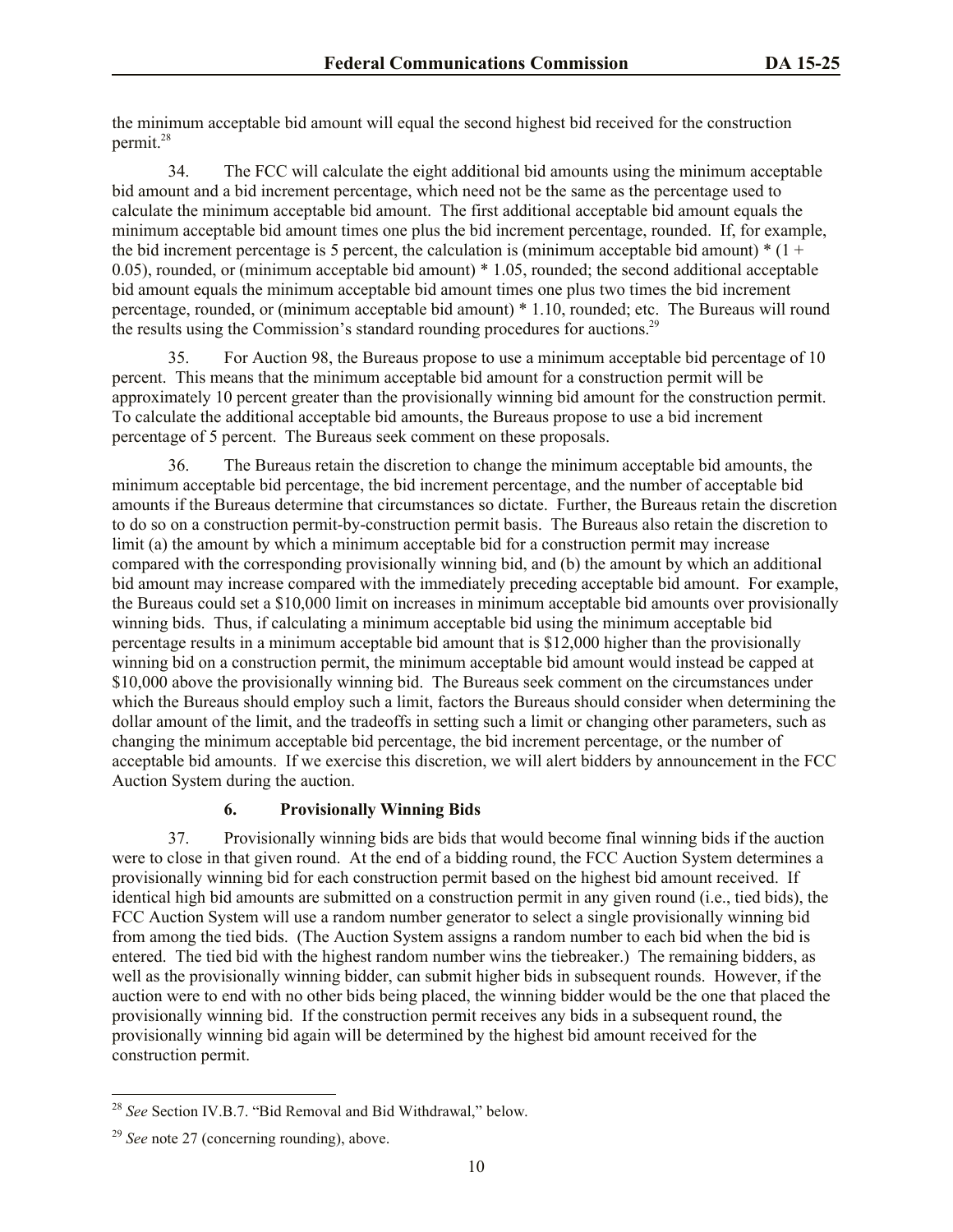38. A provisionally winning bid will be retained until there is a higher bid on the construction permit at the close of a subsequent round, unless the provisionally winning bid is withdrawn (if bid withdrawals are permitted in this auction). The Bureaus remind bidders that provisionally winning bids count toward a bidder's activity for purposes of the activity rule.<sup>30</sup>

# **7. Bid Removal and Bid Withdrawal**

39. For Auction 98, the Bureaus propose the following bid removal procedures. Before the close of a bidding round, a bidder has the option of removing any bid that bidder placed in that round. By removing a selected bid in the FCC Auction System, a bidder may effectively "unsubmit" any bid placed within that round. In contrast to the bid withdrawal provisions described below, a bidder removing a bid placed in the same round is not subject to a withdrawal payment. Once a round closes, a bidder may no longer remove a bid. The Bureaus seek comment on this bid removal proposal.

40. The Bureaus also seek comment on whether bid withdrawals should be permitted in Auction 98. When permitted in an auction, bid withdrawals provide a bidder with the option of withdrawing bids placed in prior rounds that have become provisionally winning bids. A bidder may withdraw its provisionally winning bids using the "withdraw bids" function in the FCC Auction System. A bidder that withdraws its provisionally winning bid(s), if permitted, is subject to the bid withdrawal payment provisions of the Commission's rules.<sup>31</sup>

41. In the *Part 1 Third Report and Order*, the Commission explained that it had found in prior auctions that allowing bid withdrawals risks encouraging insincere bidding and the use of withdrawals for anti-competitive strategic purposes, such as signaling other bidders.<sup>32</sup> In a more recent rulemaking proceeding, the Commission emphasized the anti-competitive effects of bid withdrawals, especially late in an auction.<sup>33</sup> The Commission stated that the Bureaus should exercise their discretion assertively, consider limiting the number of rounds in which bidders may withdraw bids, and prevent bidders from bidding on a particular market if they find a bidder is abusing the Commission's bid withdrawal procedures.<sup>34</sup> In managing the auction we, therefore, have discretion to limit the number of withdrawals to prevent bidding abuses.

42. Based on this guidance and on our experience with past auctions of FM broadcast construction permits, the Bureaus propose to prohibit bidders from withdrawing any bids after the close of the round in which bids were placed. The Bureaus make this proposal in light of the site-specific nature and wide geographic dispersion of the permits available in this auction, which suggests that potential applicants for this auction may have fewer incentives to aggregate permits through the auction process (as compared with bidders in many auctions of wireless licenses). Thus, the Bureaus believe that it is unlikely that bidders will have a need to withdraw bids in this auction. The Bureaus also remain mindful that bid withdrawals, particularly those made late in this auction, could result in delays in licensing new FM stations and attendant delays in the offering of new broadcast service to the public. The Bureaus seek comment on our proposal to prohibit bid withdrawals.

l <sup>30</sup> See Section IV.B.2. "Activity Rule," above.

<sup>31</sup> 47 C.F.R. § 1.2104(g)(1); *see also* 47 C.F.R. § 1.2109.

<sup>32</sup> *See Part 1 Third Report and Order*, 13 FCC Rcd at 458-60 ¶ 148-50. After stating a few paragraphs later that allowing bid withdrawals facilitates efficient aggregation of licenses or construction permits and the pursuit of backup strategies as information becomes available during the course of an auction, the Commission immediately again noted that in some instances bidders may seek to withdraw bids for improper reasons. *Id.*

<sup>33</sup> *See* Implementation of the Commercial Spectrum Enhancement Act and Modernization of the Commission's Competitive Bidding Rules and Procedures, WT Docket No. 05-211, *Report and Order,* FCC 06-4, 21 FCC Rcd 891, 902-03 ¶ 29, 904 n.57 (2006) ("*CSEA/Part 1 Report and Order*") ("[T]here have been a disproportionate number of withdrawals late in our auctions, indicating that some bidders have been placing and then withdrawing bids primarily to discourage potential or existing market competitors from seeking to acquire licenses.").

<sup>34</sup> *Part 1 Third Report and Order*, 13 FCC Rcd at 458-60 ¶¶ 148-50.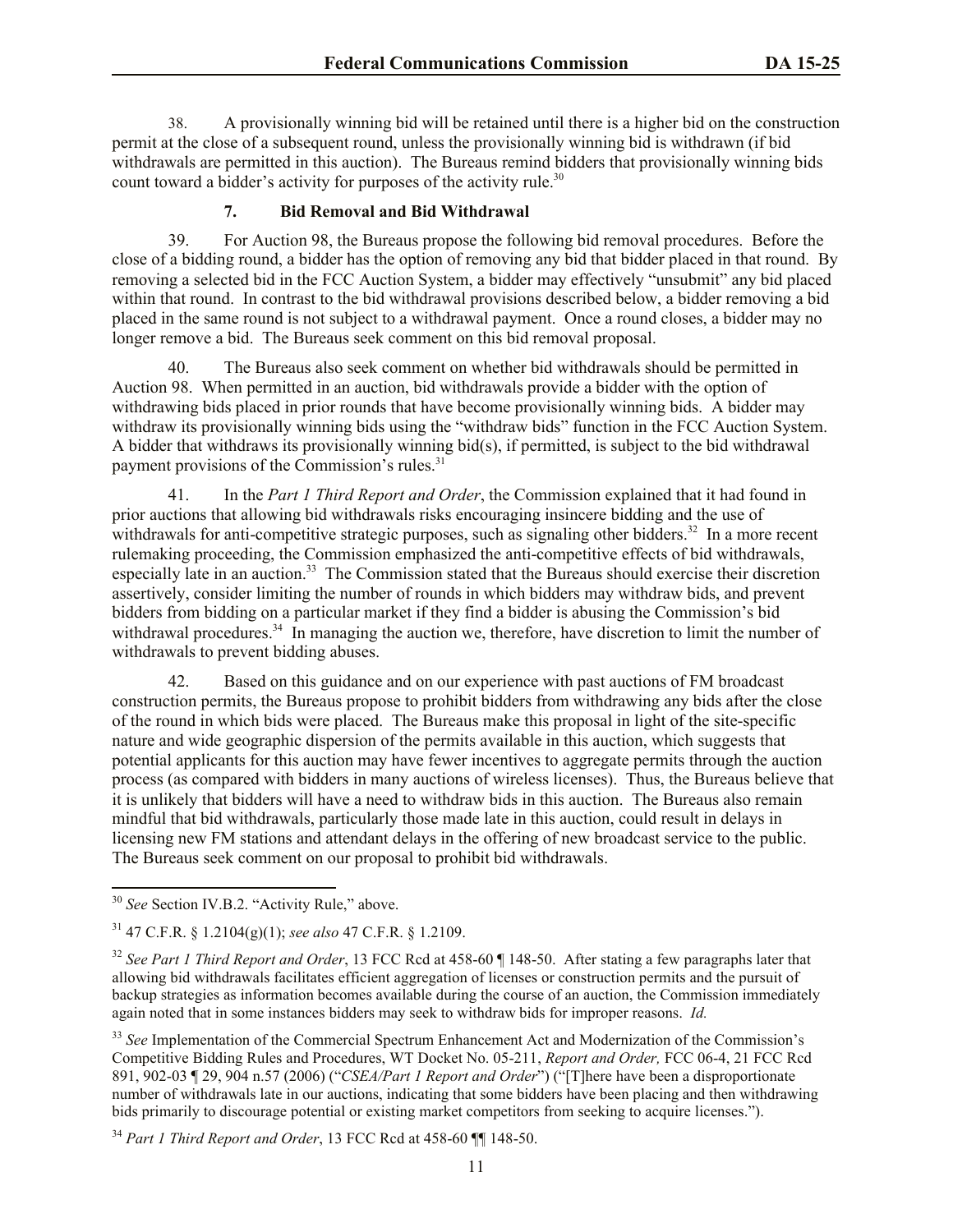# **C. Post-Auction Payments**

## **1. Interim Withdrawal Payment Percentage**

43. In the event the Bureaus allow bid withdrawals in Auction 98, the Bureaus propose the interim bid withdrawal payment be 20 percent of the withdrawn bid.<sup>35</sup> A bidder that withdraws a bid during an auction is subject to a withdrawal payment equal to the difference between the amount of the withdrawn bid and the amount of the winning bid in the same or a subsequent auction.<sup>36</sup> However, if a construction permit for which a bid has been withdrawn does not receive a subsequent higher bid or winning bid in the same auction, the FCC cannot calculate the final withdrawal payment until that construction permit receives a higher bid or winning bid in a subsequent auction. In such cases, when that final withdrawal payment cannot yet be calculated, the FCC imposes on the bidder responsible for the withdrawn bid an interim bid withdrawal payment, which will be applied toward any final bid withdrawal payment that is ultimately assessed.<sup>37</sup>

44. The amount of the interim bid withdrawal payment may range from three percent to twenty percent of the withdrawn bid amount, with the percentage generally being higher where there is greater risk of bid withdrawals being used for anti-competitive purposes, such as when there is little need for bidders to aggregate permits. As discussed above, this is the case in Auction 98. In light of these considerations, the Bureaus propose to use the maximum interim bid withdrawal payment percentage allowed by 47 C.F.R.  $\S 1.2104(g)(1)$  in the event bid withdrawals are allowed. The Bureaus request comment on using twenty percent for calculating an interim bid withdrawal payment amount in Auction 98. Commenters advocating the use of bid withdrawals should also address the percentage of the interim bid withdrawal payment.

# **2. Additional Default Payment Percentage**

45. Any winning bidder that defaults or is disqualified after the close of an auction (i.e., fails to remit the required down payment within the prescribed period of time, fails to submit a timely longform application, fails to make full and timely final payment, or is otherwise disqualified) is liable for a default payment under 47 C.F.R.  $\S 1.2104(g)(2)$ . This default payment consists of a deficiency payment equal to the difference between the amount of the Auction 98 bidder's winning bid and the amount of the winning bid the next time a construction permit covering the same spectrum is won in an auction,<sup>38</sup> plus an additional payment equal to a percentage of the defaulter's bid or of the subsequent winning bid,  $39$ whichever is less.<sup>40</sup>

46. The Commission's rules provide that, in advance of each auction, it will establish a percentage between three percent and twenty percent of the applicable bid to be assessed as an additional default payment.<sup>41</sup> As the Commission has indicated, the level of this additional payment in each auction will be based on the nature of the service and the construction permits being offered.<sup>42</sup>

47. For Auction 98, the Bureaus propose to establish an additional default payment of twenty percent. As noted in the *CSEA/Part 1 Report and Order*, defaults weaken the integrity of the auction process and may impede the deployment of service to the public, and an additional twenty percent default

l <sup>35</sup> *See CSEA/Part 1 Report and Order*, 21 FCC Rcd at 903-04 ¶¶ 30-31.

 $36$  47 C.F.R. § 1.2104(g)(1).

<sup>37</sup> *Id.*

<sup>38</sup> *See id.* § 1.2104(g)(2)(i).

<sup>&</sup>lt;sup>39</sup> *See id.* § 1.2104(g)(2)(ii), (iii).

<sup>40</sup> *See also* 47 C.F.R. § 1.2109.

<sup>41</sup> *See* 47 C.F.R. § 1.2104(g)(2).

<sup>42</sup> *See CSEA/Part 1 Report and Order*, 21 FCC Rcd at 903-04 ¶¶ 30-31.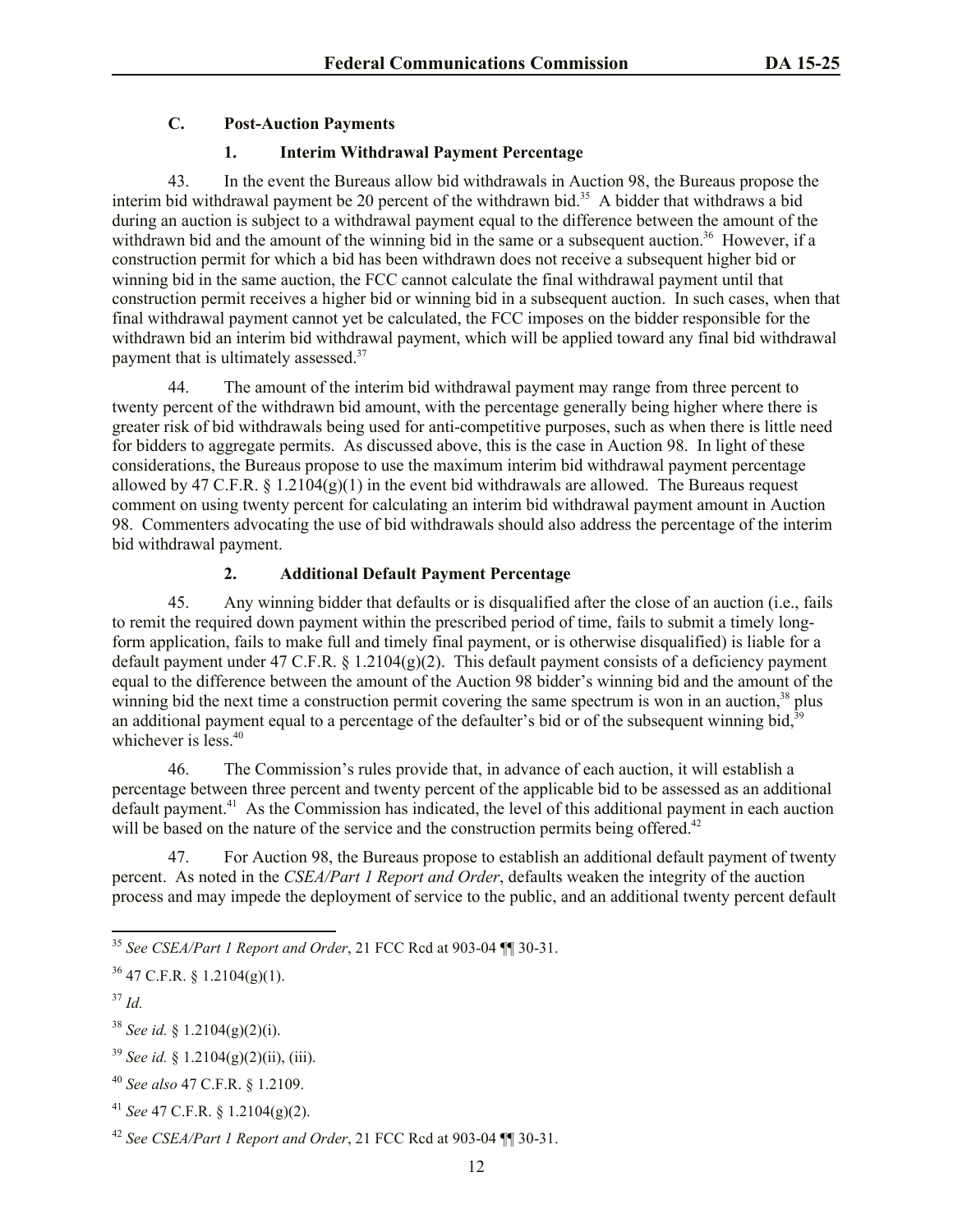payment will be more effective in deterring defaults than the three percent used in some earlier auctions.<sup>43</sup> Moreover, a twenty percent additional default payment amount is consistent with the percentage used in recent auctions of FM permits.<sup>44</sup> In light of these considerations, the Bureaus propose for Auction 98 an additional default payment of twenty percent of the relevant bid. The Bureaus seek comment on this proposal.

# **V. SUPPLEMENTAL REGULATORY FLEXIBILITY ANALYSIS**

48. Consistent with the Regulatory Flexibility Act of 1980, as amended ("RFA").<sup>45</sup> as well as our obligations to small businesses under sections  $309(i)(3)(B)$  and  $309(i)(4)(D)$  of the Communications Act of 1934, as amended, the Bureaus have prepared this additional analysis to supplement the Commission's Initial and Final Regulatory Flexibility Analyses completed in the underlying notices of proposed rulemaking and orders, including the *Broadcast First Report and Order*  and associated orders described above, which are hereby incorporated by reference.<sup>46</sup> This analysis addresses any possible incremental significant economic impact on small entities by the competitive bidding procedures proposed in this Public Notice implementing such orders. $47$  The Bureaus request written public comments on this supplemental analysis. Comments must be filed by the same filing deadline for comments specified on the first page of this Public Notice, and must be identified as responses to this supplemental analysis. The Bureaus will send a copy of this Public Notice, including this supplemental analysis, to the Chief Counsel for Advocacy of the Small Business Administration ("SBA").<sup>48</sup> In addition, a summary of this Public Notice, including a summary of this analysis, will be published in the Federal Register.<sup>49</sup>

49. **Need for, and Objectives of, the Proposed Competitive Bidding Procedures.** This Public Notice seeks comment on proposed procedures to govern Auction 98, an auction of 131 FM radio station construction permits. This process is intended to implement the Commission's duty under section  $309(i)(3)(e)(i)$  of the Communications Act of 1934, as amended, to provide notice of and adequate time

<sup>45</sup> 5 U.S.C. § 603. The Regulatory Flexibility Act, *see* 5 U.S.C. §§ 601-12, was amended by the Small Business Regulatory Enforcement Fairness Act of 1996, Pub. L. No. 104-121, Title II, 110 Stat. 857 (1996).

<sup>46</sup> *See Broadcast First Report and Order*, 13 FCC Rcd at 16015-27 Appendix B; Implementation of Section 309(j) of the Communications Act – Competitive Bidding for Commercial Broadcast and Instructional Television Fixed Service Licenses, MM Docket No. 97-234, *Notice of Proposed Rulemaking*, FCC 97-397, 12 FCC Rcd 22363, 22416-22 Appendix B (1997). *See also* Implementation of the Commercial Spectrum Enhancement Act and Modernization of the Commission's Competitive Bidding Rules and Procedures, WT Docket No. 05-211, *Declaratory Ruling and Notice of Proposed Rule Making*, FCC 05-123, 20 FCC Rcd 11268, 11301-07 Appendix B (2005); Implementation of Section 309(j) of the Communications Act – Competitive Bidding, PP Docket No. 93- 253, *Notice of Proposed Rule Making*, FCC 93-455, 8 FCC Rcd 7635, 7666 Appendix (1993). *See generally CSEA/Part 1 Report and Order*, 21 FCC Rcd at 927-34 Appendix C; *Part 1 Third Report and Order*, 13 FCC Rcd at 492-503 Appendix B; *Part 1 Order*, 12 FCC Rcd at 5749-53 Appendix C; *Second Report and Order*, 9 FCC Rcd at 2400 ¶¶ 299-302.

<sup>47</sup> *See id.*

<sup>48</sup> *See* 5 U.S.C. § 603(a).

l <sup>43</sup> *Id*. at 902-03 ¶ 29.

<sup>44</sup> *See, e.g.*, *Auction 94 Procedures Public Notice*, 27 FCC Rcd at 14341 ¶ 171 (setting additional default payment for Auction 94 permits at twenty percent of the applicable bid); *Auction 93 Procedures Public Notice*, 26 FCC Rcd at 15523 ¶ 160 (same twenty percent); Auction of FM Broadcast Construction Permits Rescheduled for April 27, 2011; Notice and Filing Requirements, Minimum Opening Bids, Upfront Payments and Other Procedures for Auction 91, AU Docket No. 10-183*, Public Notice,* DA 10-2253, 25 FCC Rcd 16787, 16828 ¶ 172 (WTB/MB 2010)(same twenty percent).

<sup>49</sup> *Id*.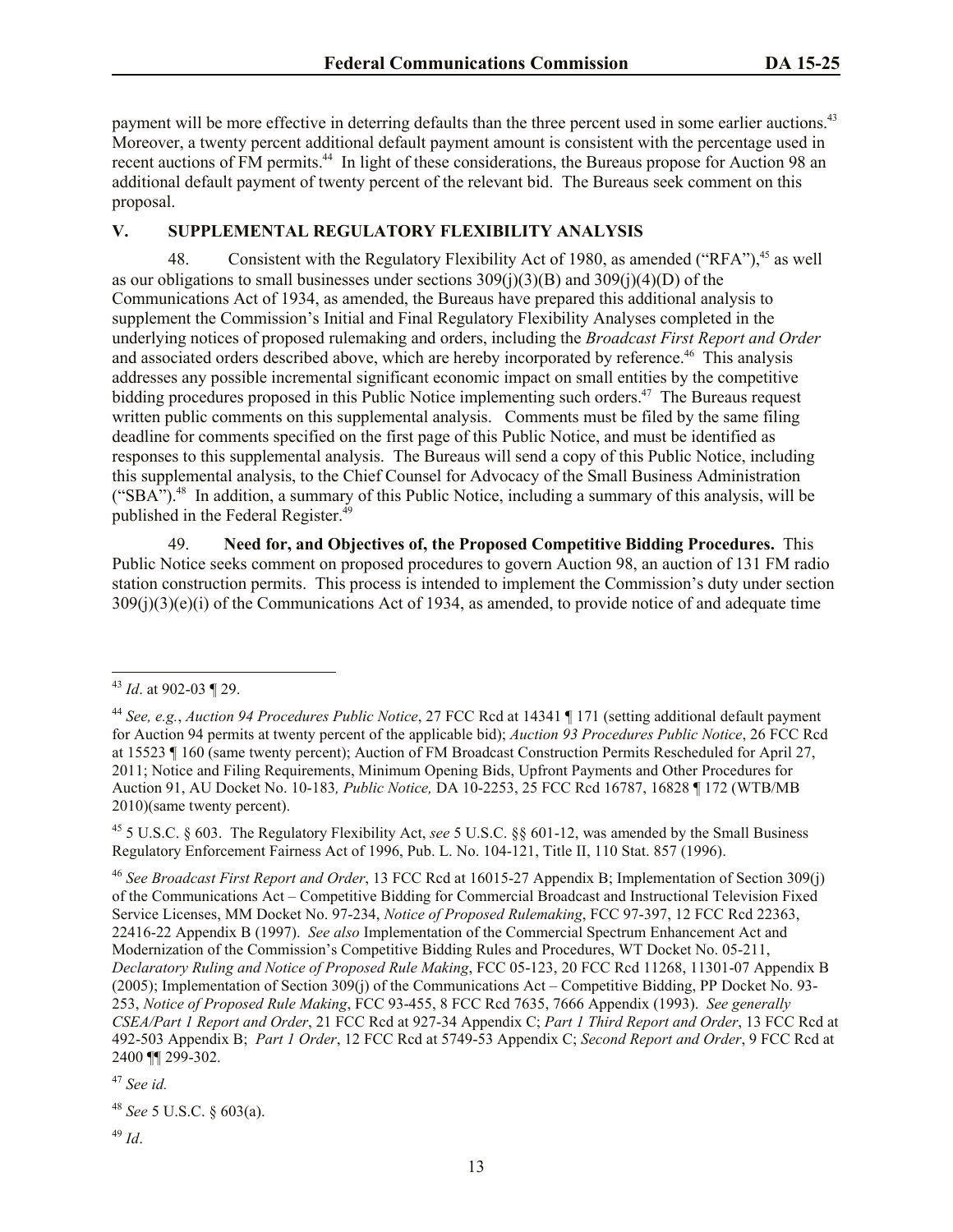for potential applicants to comment on proposed auction procedures.<sup>50</sup> The objective of this notice and comment proceeding is to promote the efficient and fair administration of the competitive bidding process for all Auction 98 participants, including small businesses.<sup>51</sup>

50. This Public Notice seeks comment on the proposed procedures for conducting Auction 98, including:

- use of a simultaneous multiple-round auction format, consisting of sequential bidding rounds with a simultaneous stopping rule (with discretion to exercise alternative stopping rules under certain circumstances);
- a specific minimum opening bid amount for each construction permit proposed to be offered in Auction 98;
- a specific upfront payment amount for each construction permit;
- establishment of a bidder's initial bidding eligibility in bidding units based on that bidder's upfront payment through assignment of a specific number of bidding units for each construction permit;
- use of an activity rule that would require bidders to bid actively during the auction rather than waiting until late in the auction before participating;
- use of different activity requirements in two stages of the auction, with the Bureaus retaining discretion to change the activity requirement during the auction;
- provision of three activity rule waivers for each bidder to allow it to preserve eligibility during the course of the auction;
- use of minimum acceptable bid amounts and bid increments, along with a proposed methodology for calculating such amounts, with the Bureaus retaining discretion to change their methodology if circumstances dictate;
- a procedure for breaking ties if identical high bid amounts are submitted on a permit in a given round;
- bid removal procedures;
- whether to permit bid withdrawals;
- establishment of an interim bid withdrawal percentage of 20 percent of the withdrawn bid in the event the Bureaus allow bid withdrawals in Auction 98; and
- establishment of an additional default payment of 20 percent under section 47 C.F.R.  $\S 1.2104(g)(2)$  in the event that a winning bidder defaults or is disqualified after the auction.

51. **Description and Estimate of the Number of Small Entities to which Specified Auction 98 Procedures Will Apply.** The RFA directs agencies to provide a description of and, where feasible, an estimate of the number of small entities that may be affected by rules proposed in that rulemaking proceeding, if adopted.<sup>52</sup> The RFA generally defines the term "small entity" as having the same meaning as the terms "small business," "small organization," and "small governmental

 $52$  5 U.S.C. § 603(b)(3).

l <sup>50</sup> 47 U.S.C. § 309(j)(3)(E)(i) (requirement to seek comment on auction procedures); *see also Part 1 Third Report and Order*, 13 FCC Rcd at 447-49 ¶¶ 123-25 (directing Wireless Telecommunications Bureau to seek comment on specific mechanisms related to day-to-day auction conduct including, for example, the structure of bidding rounds and stages, establishment of minimum opening bids or reserve prices, minimum acceptable bids, initial maximum eligibility for each bidder, activity requirements for each stage of the auction, activity rule waivers, criteria for determining reductions in eligibility, information regarding bid withdrawal and bid removal, stopping rules, and information relating to auction delay, suspension or cancellation); *Broadcast First Report and Order*, 13 FCC Rcd at 15967-15968 ¶¶ 127-28 (consistent with the Part 1 rules, the Commission delegated authority to the Bureaus to seek comment and establish an appropriate auction design methodology prior to the start of each broadcast auction).

<sup>51</sup> *See Part 1 Third Report and Order*, 13 FCC Rcd at 447-49 ¶¶ 123-25; *Broadcast First Report and Order*, 13 FCC Rcd at 15967-15968 ¶¶ 127-28; *see also Part 1 Order*, 12 FCC Rcd at 5697-98 ¶ 16.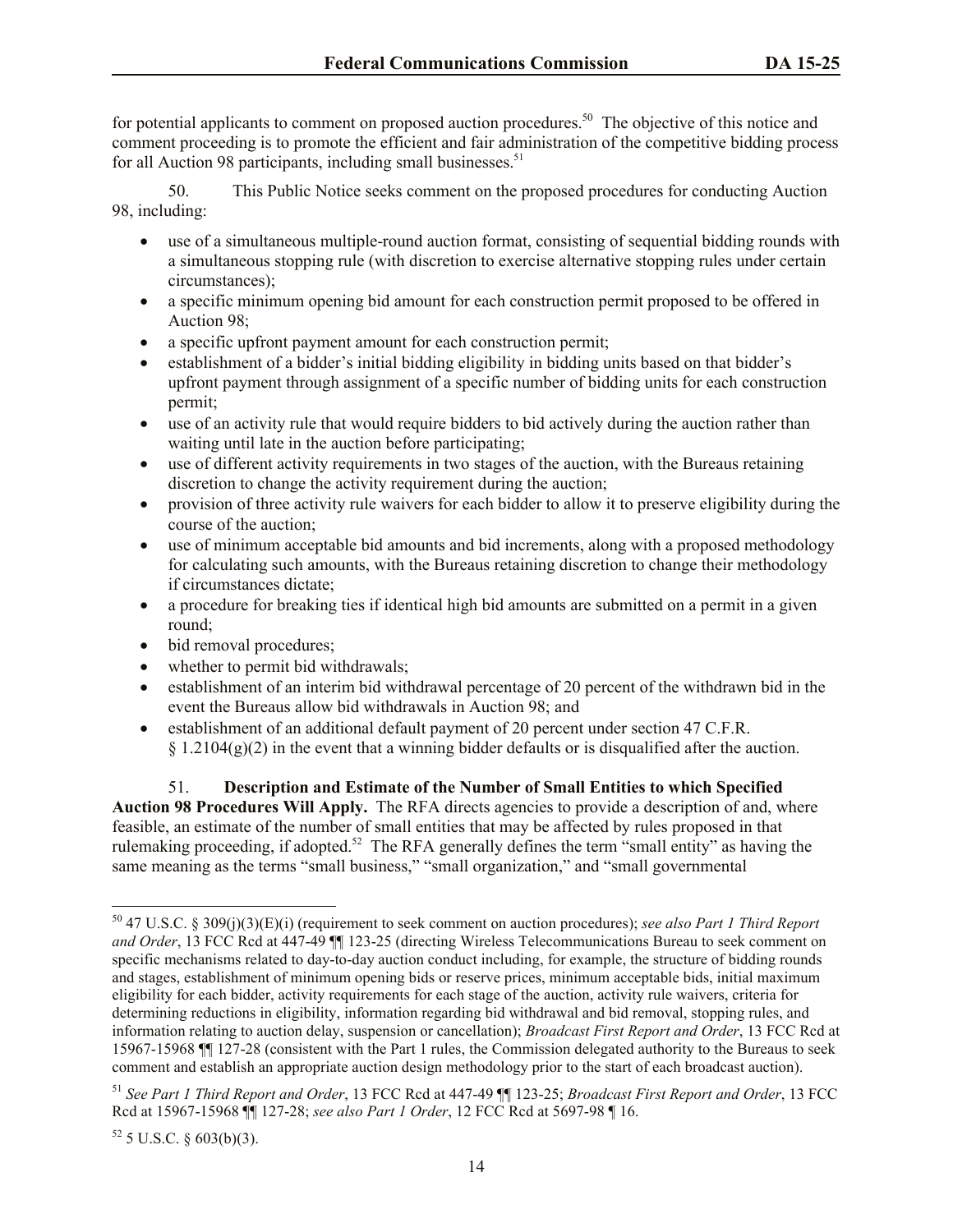jurisdiction."<sup>53</sup> In addition, the term "small business" has the same meaning as the term "small business concern" under the Small Business Act.<sup>54</sup> A small business concern is one which: (1) is independently owned and operated; (2) is not dominant in its field of operation; and (3) satisfies any additional criteria established by the SBA.<sup>55</sup> Moreover, the SBA has created a small business size standard of \$38.5 million or less in annual receipts<sup>56</sup> for "establishments primarily engaged in broadcasting aural programs."<sup>57</sup> The size data provided by the SBA, however, does not enable the Bureaus to make a meaningful estimate of the number of small entities who may participate in Auction 98.

52. The specific procedures on which comment is sought in this Public Notice will affect directly all applicants participating in Auction 98. The number of entities that may apply to participate in Auction 98 is unknown. Based on the numbers of applicants in prior FM auctions, we estimate that the number of applicants for Auction 98 may range from approximately 175 to 260. This estimate is based on the number of applicants who filed short-form applications to participate in previous auctions of FM radio station construction permits (exclusive of closed auctions).<sup>58</sup> In the eight open FM broadcast auctions held to date, an average of 1.98 short-form applications were filed per construction permit offered, with a median of 1.365 applications per permit.<sup>59</sup> If those figures apply to Auction 98, the number of applicants may range between 179 and 259. (We recognize that the actual number of applicants for Auction 98 could vary significantly as any individual's or entity's decision to participate may be affected by a number of factors beyond the Commission's control.)

53. We are unable to accurately develop an estimate based on the number of small entities that applied to participate in prior broadcast auctions because that information is not collected from applicants for broadcast auctions in which bidding credits are not based on an applicant's size (as is the case in auctions of licenses for wireless services). Potential applicants in Auction 98 may include existing holders of broadcast station construction permits or licenses as well as non-licensees. We note, however, that the Commission has recently estimated that 97 percent of radio broadcasters met the SBA's prior definition of "small business concern," based on annual revenues of \$7 million.<sup>60</sup> Moreover, the SBA has since increased that revenue threshold to \$38.5 million.<sup>61</sup> Based on this assessment, we conclude that nearly all of Auction 98 applicants will likely meet the SBA's definition of a small business concern.

 $55$  15 U.S.C.  $\frac{632(a)(1996)}{2}$ .

<sup>56</sup> 13 C.F.R. § 121.201; North American Industrial Classification System (NAICS) code 515112.

<sup>57</sup> U.S. Census Bureau, 2012 NAICS Definitions, "515112 Radio Stations," at http://www.census.gov/cgibin/sssd/naics/naicsrch.

<sup>58</sup> FM Auction 98 is not a closed auction; any person or entity meeting the eligibility requirements may seek to participate in Auction 98.

<sup>59</sup> The number of applicants and permits in open FM auctions held to date are as follows: Auction  $37 - 697$ applicants for 288 permits; Auction  $62 - 339$  applicants for 171 permits; Auction  $68 - 51$  applicants for 9 permits; Auction 70 – 181 applicants for 120 permits; Auction 79 – 121 applicants for 122 permits; Auction 91 – 161 applicants for 144 permits; Auction  $93 - 145$  applicants for 119 permits; Auction  $94 - 109$  applicants for 112 permits.

<sup>60</sup> Revitalization of the AM Service, *Notice of Proposed Rule Making*, FCC 13-139, 28 FCC Rcd 15221, 15247 ¶ 6 (2013).

<sup>61</sup> 13 C.F.R. § 121.201; NAICS code 515112.

l  $53$  5 U.S.C. § 601(6).

 $54$  5 U.S.C. § 601(3) (incorporating by reference the definition of "small business concern" in the Small Business Act, 15 U.S.C. § 632). Pursuant to 5 U.S.C. § 601(3), the statutory definition of a small business applies unless an agency, after consultation with the Office of Advocacy of the SBA, and after opportunity for public comment, establishes one or more definitions of such term which are appropriate to the activities of the agency and publishes such definition(s) in the Federal Register.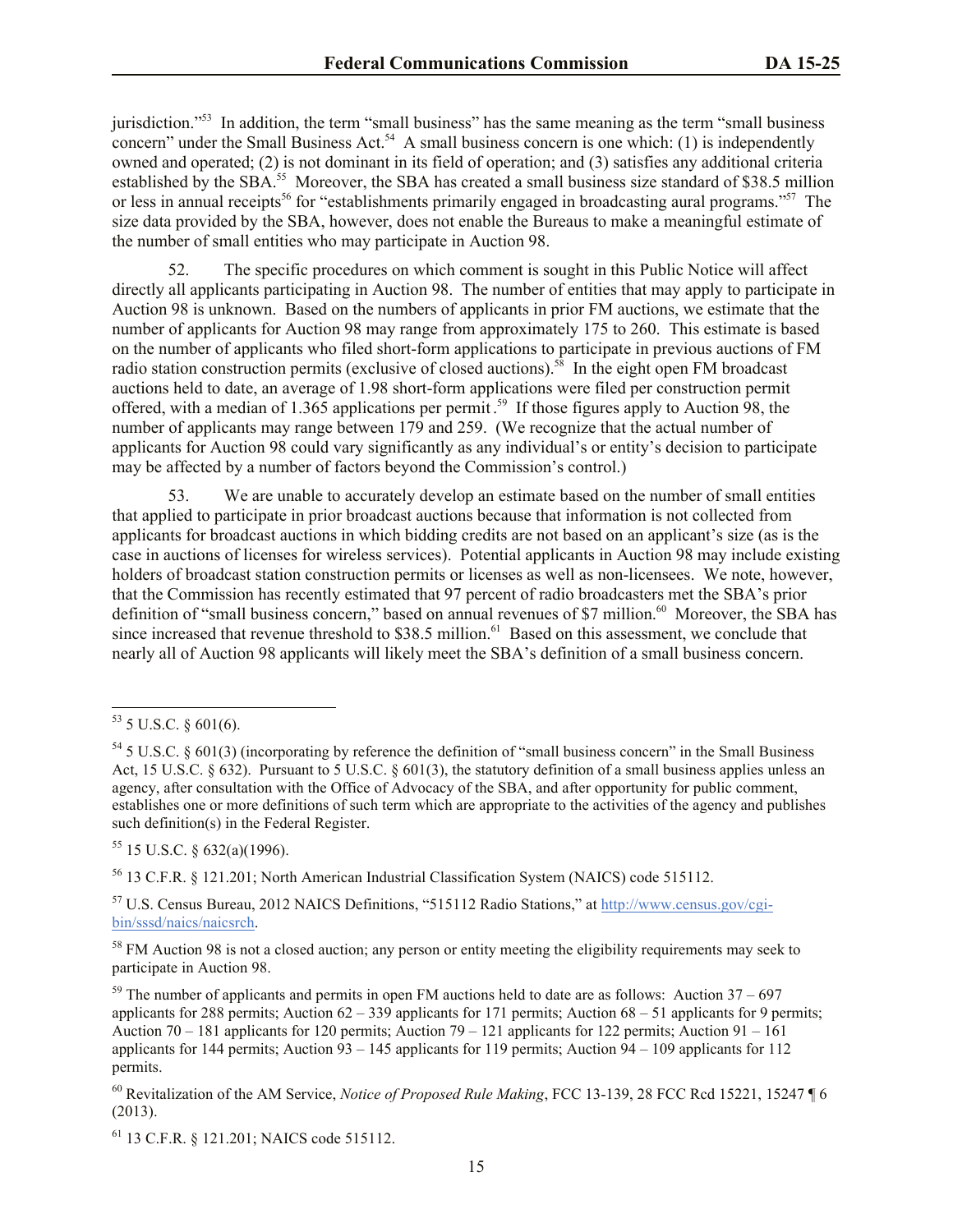54. **Legal Basis**. The Commission has established a framework of competitive bidding rules pursuant to which it has conducted auctions since the inception of the auction program in 1994 and would conduct Auction  $98.62$  The statutory basis for those rules is found in various provisions of the Communications Act of 1934, as amended, including sections 4(i), 301, 302, 303(e), 303(f), 303(r), 304, 307 and 309(j). 63 The Commission has directed the Bureaus, under delegated authority, to seek comment on a variety of auction-specific procedures prior to the start of each auction.<sup>64</sup>

55. **Description of Projected Reporting, Recordkeeping, and Other Compliance Requirements.** The Bureaus do not propose to implement any new reporting requirements, recordkeeping requirements or any other compliance requirements in this proceeding. Any individual or entity seeking to participate in an auction must submit a short-form application (FCC Form 175). The information collected on FCC Form 175 is used by the Bureaus to determine if an applicant is legally, technically, and financially qualified to participate in a Commission auction. Additionally, if an applicant applies for status as a new entrant auction participant pursuant to Commission rules, the Commission uses information collected on Form 175 to determine whether the applicant is eligible for the status requested. If an applicant is a winning bidder, it is required to submit a more detailed long-form application (such as an FCC Form 301 for an FM station), including any showings to demonstrate its eligibility for new entrant status it may have claimed. As further described below, this two-phased process helps minimize reporting and compliance requirements for auction applicants.<sup>65</sup>

56. **Steps Taken to Minimize Significant Economic Impact on Small Entities, and Significant Alternatives Considered.** The RFA requires an agency to describe any significant alternatives beneficial to small entities considered in reaching a proposed approach, which may include the following four alternatives (among others): (1) establishment of differing compliance or reporting requirements or timetables that take into account the resources available to small entities; (2) clarification, consolidation, or simplification for small entities of compliance and reporting requirements; (3) use of performance, rather than design, standards; and (4) an exemption for small entities.<sup>66</sup>

57. In this Public Notice, the Bureaus propose a number of specific procedures to govern an auction of 131 FM radio station construction permits, which are summarized in paragraph 50 of this supplemental analysis. Based on experience in conducting numerous auctions since the program's inception in 1994, the Commission has taken steps to minimize the impact of its auction procedures on

<sup>62</sup> *See generally* 47 C.F.R. Part 1, Subpart Q. *See also* 47 C.F.R. §§ 73.5000, 73.5002-73.5003, 73.5005-73.5009. In promulgating those rules, the Commission conducted numerous Regulatory Flexibility Act analyses to consider the possible impact of those rules on small businesses that might seek to participate in Commission auctions. *See, e.g.,* Implementation of Section 309(j) of the Communications Act – Competitive Bidding, PP Docket No. 93-253, *Notice of Proposed Rule Making*, FCC 93-455, 8 FCC Rcd 7635, 7666 Appendix (1993); *Part 1 Order*, 12 FCC Rcd at 5749-53 Appendix C; Implementation of Section 309(j) of the Communications Act – Competitive Bidding for Commercial Broadcast and Instructional Television Fixed Service Licenses, MM Docket No. 97-234, *Notice of Proposed Rulemaking*, FCC 97-397, 12 FCC Rcd 22363, 22416-22 Appendix B (1997); Implementation of the Commercial Spectrum Enhancement Act and Modernization of the Commission's Competitive Bidding Rules and Procedures, WT Docket No. 05-211, *Declaratory Ruling and Notice of Proposed Rule Making*, FCC 05-123, 20 FCC Rcd 11268, 11301-07 Appendix B (2005). In addition, multiple Final Regulatory Flexibility Analyses ("FRFAs") were included in the rulemaking orders which adopted or amended rule provisions relevant to this Public Notice. *See CSEA/Part 1 Report and Order*, 21 FCC Rcd at 927-34 Appendix C; *Broadcast First Report and Order*, 13 FCC Rcd at 16015-27 Appendix B; *Part 1 Third Report and Order*, 13 FCC Rcd at 492-503 Appendix B; *Second Report and Order*, 9 FCC Rcd at 2400 ¶¶ 299-302.

<sup>63</sup> 47 U.S.C. §§ 154(i), 301, 302, 303(e), 303(f), 303(r), 304, 307 and 309(j).

<sup>64</sup> 47 U.S.C. § 309(j)(3)(E)(i), 309(j)(4)(F); 47 C.F.R. § 1.2104(c), (d); *Part 1 Third Report and Order*, 13 FCC Rcd at 447-49 ¶¶ 123-25; *see Broadcast First Report and Order*, 13 FCC Rcd at 15967-15968 ¶¶ 127-28. *See generally*  47 C.F.R. § 0.131; *Part 1 Order*, 12 FCC Rcd at 5697-98 ¶ 16.

<sup>&</sup>lt;sup>65</sup> Paragraph 50 above lists the issues for which comment is solicited in this Public Notice.

 $66$  5 U.S.C. § 603(c)(1) through (c)(4).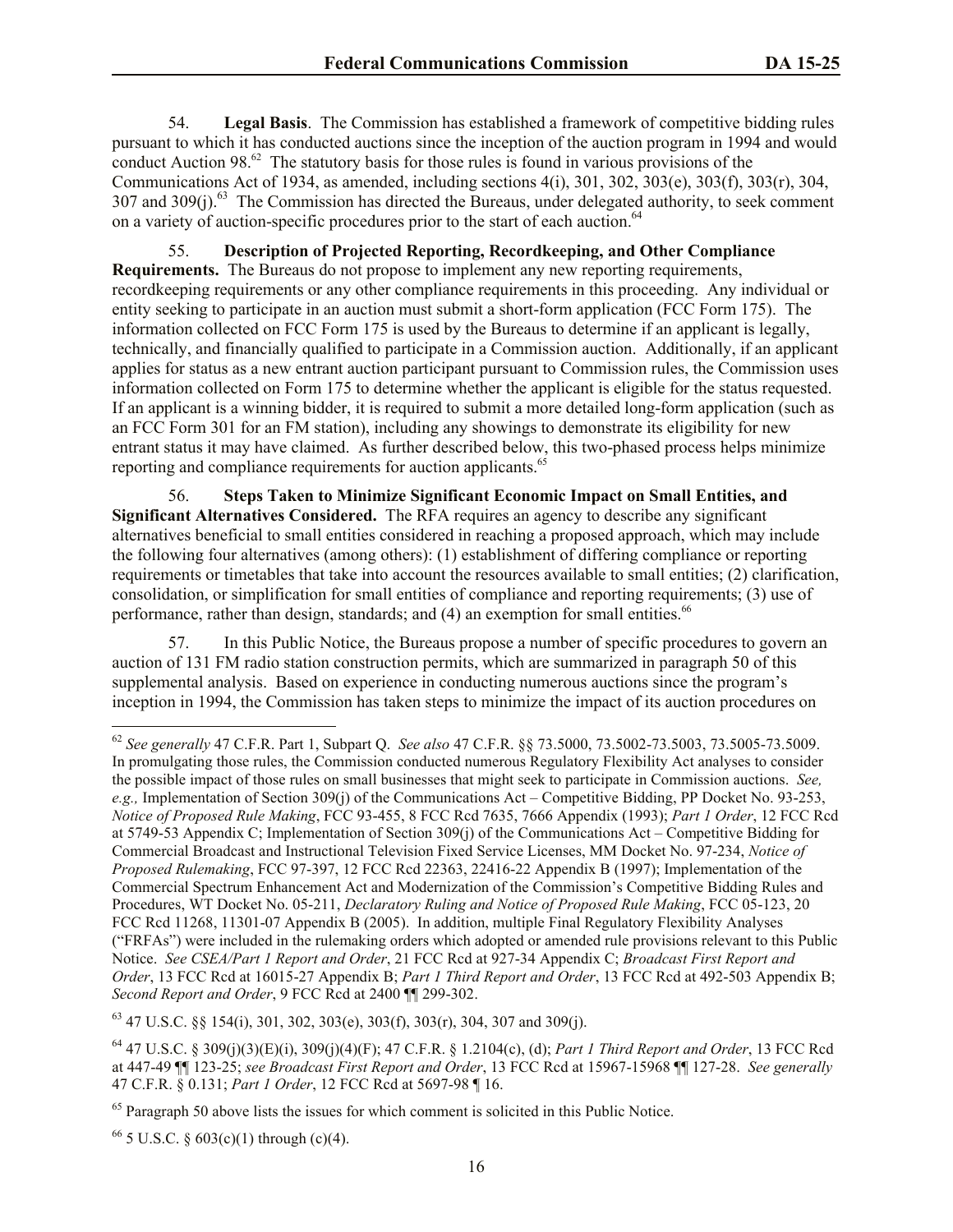small businesses. For example, following consideration of any comments submitted in response to this Public Notice, the Bureaus will release a public notice to provide detailed guidance for potential applicants on how to complete a short-form application, participate in the auction and comply with the various competitive bidding requirements applicable to all Auction 98 applicants.

58. The Commission designed the auction application process itself to minimize reporting and compliance requirements for applicants, including small business applicants. In the first part of the Commission's two-phased auction application process, parties desiring to participate in an auction file streamlined, short-form applications in which they certify under penalty of perjury as to their qualifications.<sup>67</sup> Eligibility to participate in bidding is based on an applicant's short-form application and certifications, as well as its upfront payment. In the second phase of the process, winning bidders file a more comprehensive long-form application. Thus, a small business which fails to become a winning bidder does not need to file a long-form application and provide the additional showings and more detailed demonstrations required of a winning bidder.

59. The Commission provides a number of resources through which potential auction participants, including small entities, may seek clarification of or guidance on complying with competitive bidding rules and procedures, reporting requirements, and the FCC's auction system. An FCC Auctions Hotline provides access to Commission staff for information about the auction process and procedures. The FCC Auctions Technical Support Hotline is another resource which provides technical assistance to applicants, including small business entities, on issues such as access to or navigation within the electronic FCC Form 175 and use of the FCC's auction system. These hotlines are generally accessible during regular business hours. Commission staff also produces a web-based, interactive online tutorial for each auction which potential applicants, including small businesses, may access to familiarize themselves with auction procedures, filing requirements and other matters related to an auction. Once posted, the online tutorial remains available for reference and is accessible anytime.

60. The Bureaus also make various databases and other sources of information, including the Media Bureau's Consolidated Database System, the Auctions program websites, and copies of Commission decisions, available to the public without charge, providing a low-cost mechanism for small businesses to conduct research prior to and throughout the auction. Prior to and at the close of Auction 98, the Bureaus will post public notices on the Auctions website, which articulate the procedures and deadlines. The Bureaus make this information easily accessible and without charge to benefit all Auction 98 applicants, including small businesses, by lowering their administrative costs to comply with the Commission's competitive bidding rules.

61. Prior to the start of bidding in each auction, all auction applicants are given an opportunity to become familiar with auction procedures and the bidding system by participating in a mock auction. Further, the Commission intends to conduct Auction 98 electronically over the Internet using its web-based auction system that eliminates the need for bidders to be physically present in a specific location. Qualified bidders also have an option to place bids by telephone. These mechanisms are made available to facilitate participation in Auction 98 by all applicants, including small business entities. Moreover, the adoption of bidding procedures in advance of the auction, consistent with statutory directive, is designed to ensure that the auction will be administered predictably and fairly for all participants, including small businesses.

62. **Federal Rules that May Duplicate, Overlap, or Conflict with the Procedures for which Comment is Solicited in this Public Notice**. None. These proposed procedures for the conduct of Auction 98 constitute the more specific implementation of the competitive bidding rules contemplated by Parts 1 and 73 of the Commission's rules and the foregoing orders, including the *Broadcast First Report and Order* and associated orders, and are fully consistent therewith.<sup>68</sup>

l <sup>67</sup> *See Second Report and Order*, 9 FCC Rcd at 2376-77 ¶¶ 163-66.

<sup>68</sup> *See* footnote 46 above.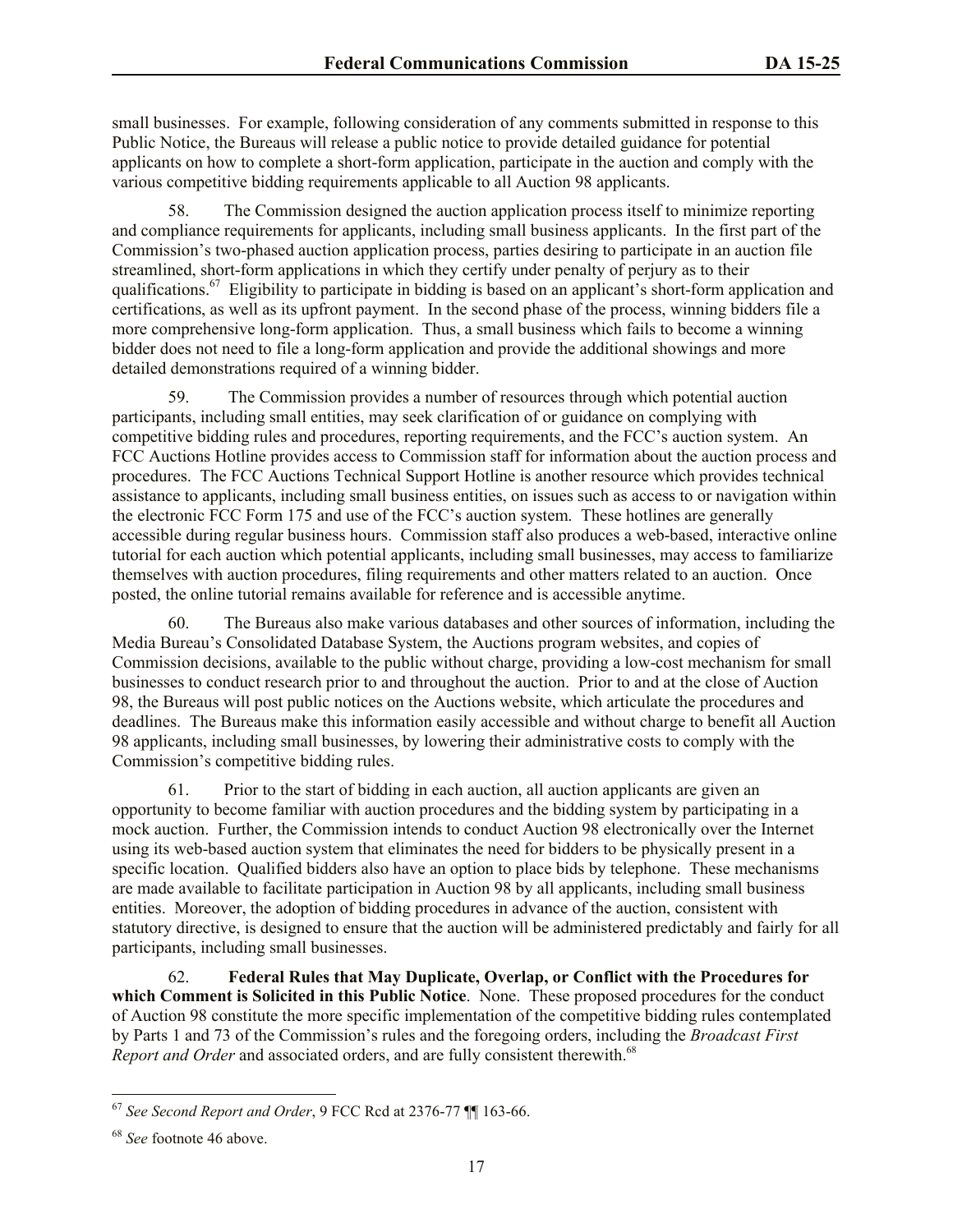# **VI. DEADLINES AND FILING PROCEDURES**

63. Comments are due on or before April 1, 2015, and reply comments are due on or before April 8, 2015. All filings related to procedures for Auction 98 must refer to AU Docket No. 15-3. Comments may be submitted using the Commission's Electronic Comment Filing System ("ECFS") or by filing paper copies.<sup>69</sup> We strongly encourage interested parties to file comments electronically.

64. *Electronic Filers*: Comments may be filed electronically using the Internet by accessing the ECFS at http://www.fcc.gov/cgb/ecfs. Filers should follow the instructions provided on the website for submitting comments. In completing the transmittal screen, filers should include their full name, U.S. Postal Service mailing address, and the applicable docket number, AU Docket No. 15-3. To get filing instructions, filers should send an e-mail to ecfs@fcc.gov, and include the following words in the body of the message: "get form." A sample form and directions will be sent in response.

65. *Paper Filers*: Parties who choose to file by paper must file an original and four copies of each filing. Filings can be sent by hand or messenger delivery, by commercial overnight courier, or by first-class or overnight U.S. Postal Service mail. All filings must be addressed to the Commission's Secretary Attn: WTB/ASAD, Office of the Secretary, Federal Communications Commission.

- The Commission's contractor will receive hand-delivered or messenger-delivered paper filings for the Commission's Secretary at the FCC Headquarters building located at 445 12th Street SW, Room TW-A325, Washington, DC 20554. The filing hours at this location are 8:00 a.m. to 7:00 p.m. Eastern Time (ET). All hand deliveries must be held together with rubber bands or fasteners. Any envelopes must be disposed of before entering the building.
- Commercial overnight mail (other than U.S. Postal Service Express Mail and Priority Mail) must be sent to 9300 East Hampton Drive, Capitol Heights, MD 20743.
- U.S. Postal Service first-class, Express, and Priority mail must be addressed to 445 12th Street SW, Washington DC 20554.

66. *Auction 98 E-mail Box*: We also request that a copy of all comments and reply comments be submitted electronically to the following address: <u>auction98@fcc.gov.</u>

67. Copies of comments and reply comments will be available for public inspection between 8:00 a.m. and 4:30 p.m. ET Monday through Thursday, or 8:00 a.m. to 11:30 a.m. ET on Fridays, in the FCC Reference Information Center, Room CY-A257, 445 12th Street SW, Washington, DC 20554, and will also be accessible through the search function on the ECFS web page at http://www.fcc.gov/cgb/ecfs.

68. This proceeding has been designated as a "permit-but-disclose" proceeding in accordance with the Commission's *ex parte* rules.<sup>70</sup> Persons making oral *ex parte* presentations are reminded that memoranda summarizing the presentations must contain summaries of the substance of the presentations and not merely a listing of the subjects discussed. More than a one- or two-sentence description of the views and arguments presented is generally required. Other provisions pertaining to oral and written *ex parte* presentations in permit-but-disclose proceedings are set forth in section 1.1206(b) of the Commission's rules.<sup>71</sup>

<sup>69</sup> *See* Electronic Filing of Documents in Rulemaking Proceedings, GC Docket No. 97-113, *Report and Order*, FCC 98-56, 13 FCC Rcd 11322 (1998), *on recon., Memorandum Opinion and Order on Reconsideration*, FCC 98-254, 13 FCC Rcd 21517 (1998).

 $^{70}$  47 C.F.R. §§ 1.1200(a), 1.1206.

<sup>71</sup> The Commission substantially revised its *ex parte* rules in 2011. These revised rules require, for example, that an *ex parte* notice must be filed for each oral *ex parte* presentation, not just for those presentations that involve new information or arguments not already in the record. Further, a filer typically must submit an *ex parte* notice electronically in machine-readable format. A filer may not submit a PDF image created by scanning a paper document, except in a situation in which a word processing version of the document is not available. *See*